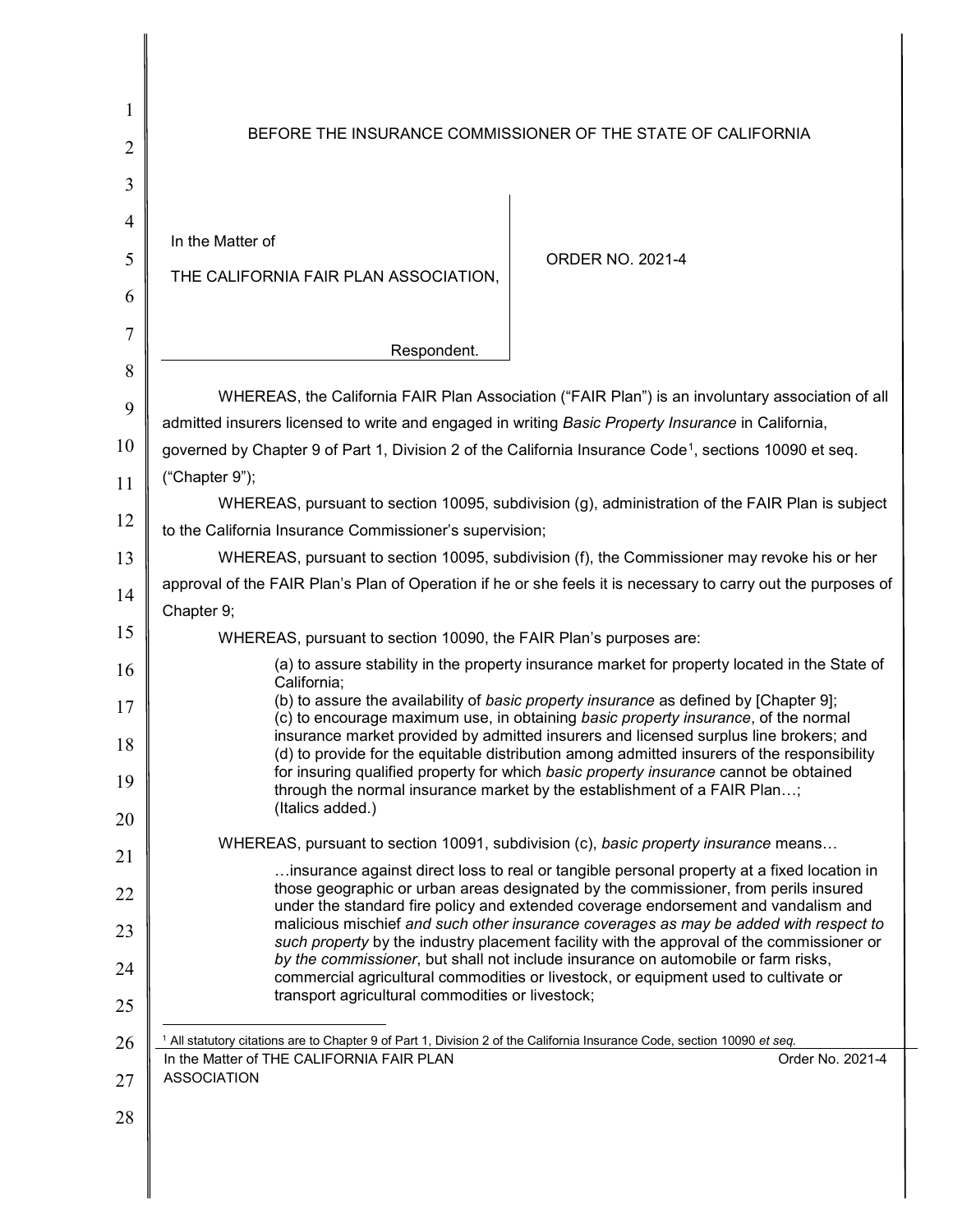| 1              |                                                                                                                     |  |  |  |  |  |
|----------------|---------------------------------------------------------------------------------------------------------------------|--|--|--|--|--|
|                | WHEREAS, according to rate filing information reviewed by the Department, the FAIR Plan has                         |  |  |  |  |  |
| $\overline{2}$ | attested that it currently offers, under its Division I Commercial Property Program ("CP"), combined                |  |  |  |  |  |
| 3              | coverage limits of \$4.5 million, specifically, \$3 million for structures and \$1.5 million for personal property; |  |  |  |  |  |
| 4              | WHEREAS, the FAIR Plan's current Plan of Operation (Ed. 12/19/19) requires the FAIR Plan to                         |  |  |  |  |  |
|                | offer, under its Division II Businessowners Program ("BOP"), combined coverage limits of \$3.6 million,             |  |  |  |  |  |
| 5              | specifically, \$2 million for building coverage and \$1 million for business personal property coverage at one      |  |  |  |  |  |
| 6              | location, and \$300,000/\$600,000 per occurrence/aggregate in liability;                                            |  |  |  |  |  |
| 7              | WHEREAS, on October 12, 2021, the Commissioner issued Order 2021-3, which revoked the                               |  |  |  |  |  |
|                | Commissioner's approval of the FAIR Plan's current Plan of Operation (Ed. 12/19/19), to the extent that             |  |  |  |  |  |
| 8              | such Plan of Operation did not specify that the FAIR Plan's Division I CP limits should be increased to a           |  |  |  |  |  |
| 9              | combined coverage limit of \$8.4 million;                                                                           |  |  |  |  |  |
|                | WHEREAS, on October 12, 2021, the Commissioner issued Order 2021-3, which revoked the                               |  |  |  |  |  |
| 10             | Commissioner's approval the FAIR Plan's current Plan of Operation (Ed. 12/19/19), to the extent that such           |  |  |  |  |  |
| 11             | Plan of Operation did not specify that the FAIR Plan's Division II BOP limits should be increased to a              |  |  |  |  |  |
| 12             | combined coverage limit of \$7.2 million;                                                                           |  |  |  |  |  |
| 13             | WHEREAS, 30 days has elapsed since Order 2021-3 was issued and the FAIR Plan has failed to                          |  |  |  |  |  |
|                | submit a revised Plan of Operation that complies with the Order; and                                                |  |  |  |  |  |
| 14             | WHEREAS, the Commissioner has prepared a Plan of Operation (Ed. 11/19/21) that complies with                        |  |  |  |  |  |
| 15             | Order 2021-3, attached hereto as Exhibit A.                                                                         |  |  |  |  |  |
| 16             | <b>NOW THEREFORE, IT IS ORDERED:</b>                                                                                |  |  |  |  |  |
|                | Not later than sixty (60) days after the date hereof, the Plan shall submit a separate rule<br>1.                   |  |  |  |  |  |
|                | filing to reflect the increased limit of liability for its Division I commercial property                           |  |  |  |  |  |
|                | program that may be purchased through the Plan. Thereafter, the Plan shall implement                                |  |  |  |  |  |
| 19             | the increase in the limit of liability for Division 1 Commercial Property Program policies                          |  |  |  |  |  |
|                | no later than ninety (90) days after the rule change to implement the increased limit of                            |  |  |  |  |  |
|                | liability for Division I commercial property program is approved by the Commissioner;                               |  |  |  |  |  |
|                | Not later than sixty (60) days after the date hereof, the Plan shall submit a separate rule<br>2.                   |  |  |  |  |  |
|                | to reflect the increased limit of liability for Division II BOP program that may be                                 |  |  |  |  |  |
|                | purchased through the Plan. Thereafter, the Plan shall implement the increase in the                                |  |  |  |  |  |
| 23             | limit of liability for Division II BOP program no later than ninety (90) days after the rule                        |  |  |  |  |  |
|                | change necessary to implement the increased limit of liability for Division II BOP                                  |  |  |  |  |  |
|                | program is approved by the Commissioner; and                                                                        |  |  |  |  |  |
|                | The Commissioner's Plan of Operation as set forth in Exhibit A is hereby promulgated<br>3.                          |  |  |  |  |  |
|                | pursuant to Insurance Code section 10095, subdivision (f).                                                          |  |  |  |  |  |
|                | $\overline{2}$<br>Order No. 2021-4<br>In the Matter of THE CALIFORNIA FAIR PLAN                                     |  |  |  |  |  |
|                | <b>ASSOCIATION</b>                                                                                                  |  |  |  |  |  |
|                |                                                                                                                     |  |  |  |  |  |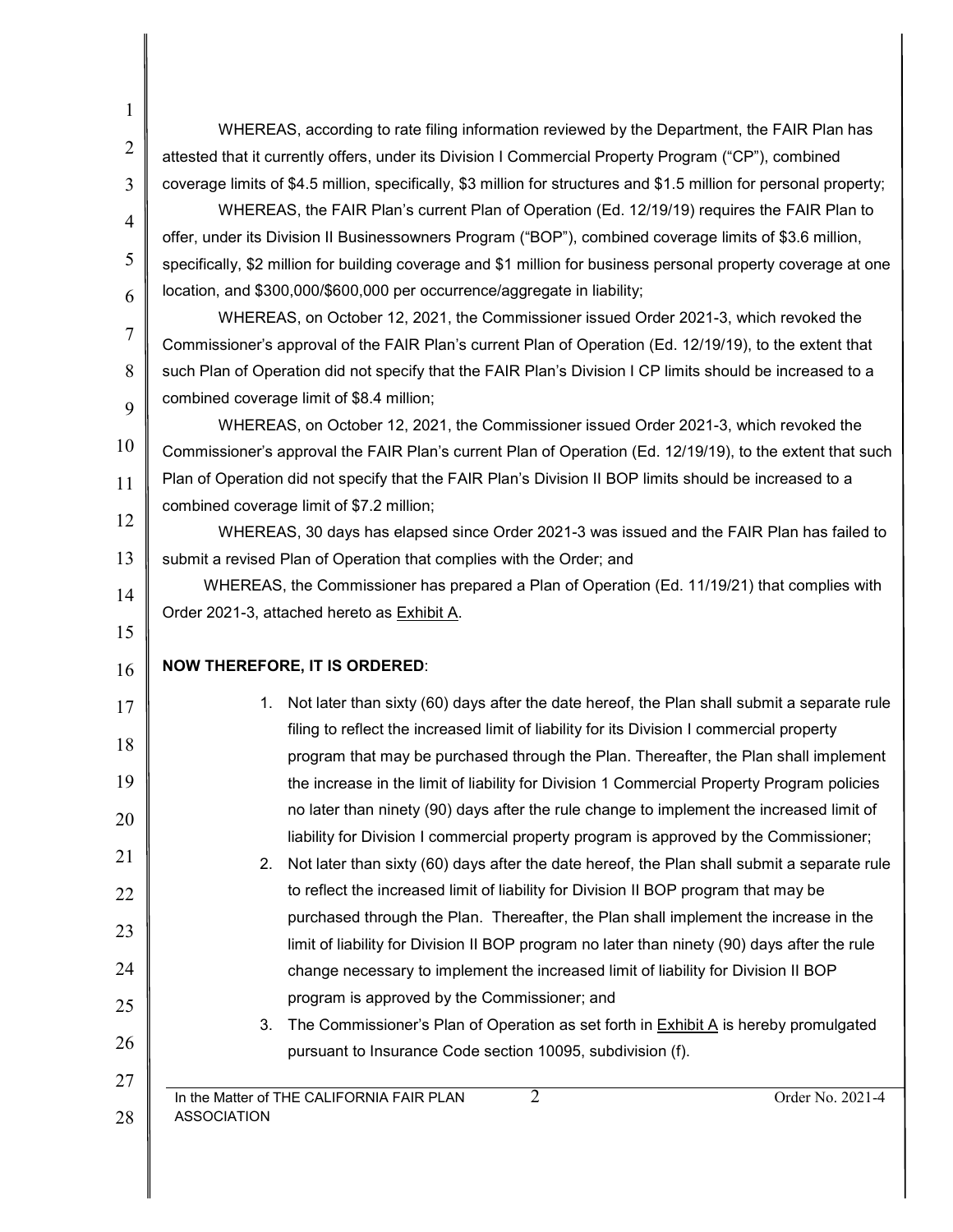| $\mathbf{1}$   |                                                                                                       |
|----------------|-------------------------------------------------------------------------------------------------------|
| $\overline{2}$ | IT IS SO ORDERED.                                                                                     |
| $\mathfrak{Z}$ | Executed this 19th day of November, 2021                                                              |
| $\overline{4}$ |                                                                                                       |
| $\sqrt{5}$     | California Insurance Commissioner                                                                     |
| 6              |                                                                                                       |
| $\overline{7}$ | )<br>U                                                                                                |
| $\,8\,$        |                                                                                                       |
| 9              |                                                                                                       |
| $10\,$         |                                                                                                       |
| 11             |                                                                                                       |
| 12             |                                                                                                       |
| 13             |                                                                                                       |
| 14             |                                                                                                       |
| 15             |                                                                                                       |
| 16             |                                                                                                       |
| $17$           |                                                                                                       |
| $18\,$         |                                                                                                       |
| 19             |                                                                                                       |
| 20<br>21       |                                                                                                       |
| 22             |                                                                                                       |
| 23             |                                                                                                       |
| 24             |                                                                                                       |
| 25             |                                                                                                       |
| 26             |                                                                                                       |
| $27\,$         |                                                                                                       |
| $28\,$         | $\overline{3}$<br>Order No. 2021-4<br>In the Matter of THE CALIFORNIA FAIR PLAN<br><b>ASSOCIATION</b> |
|                |                                                                                                       |
|                |                                                                                                       |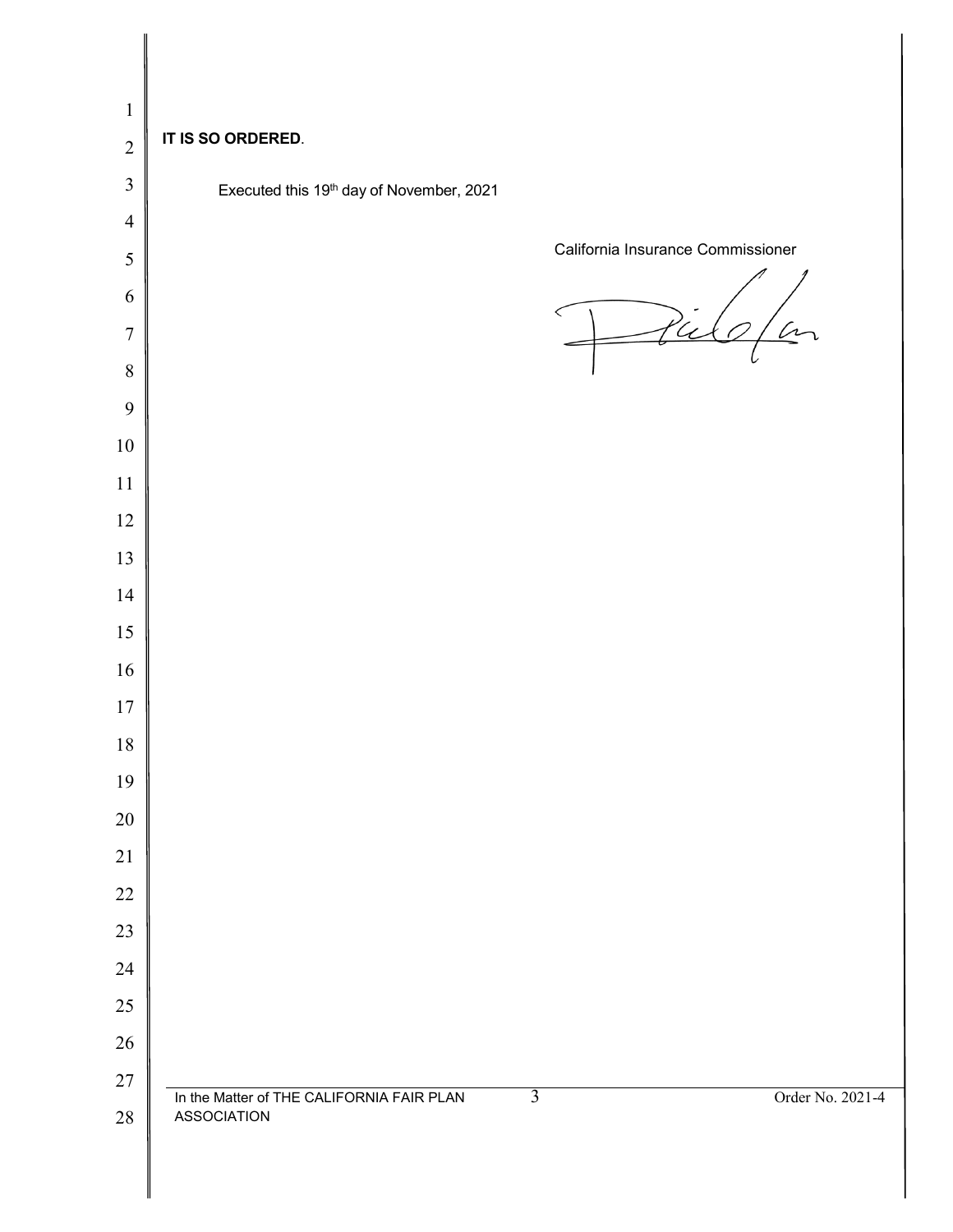# **EXHIBIT A** - **PLAN OF OPERATION** - **ED.11-19-21**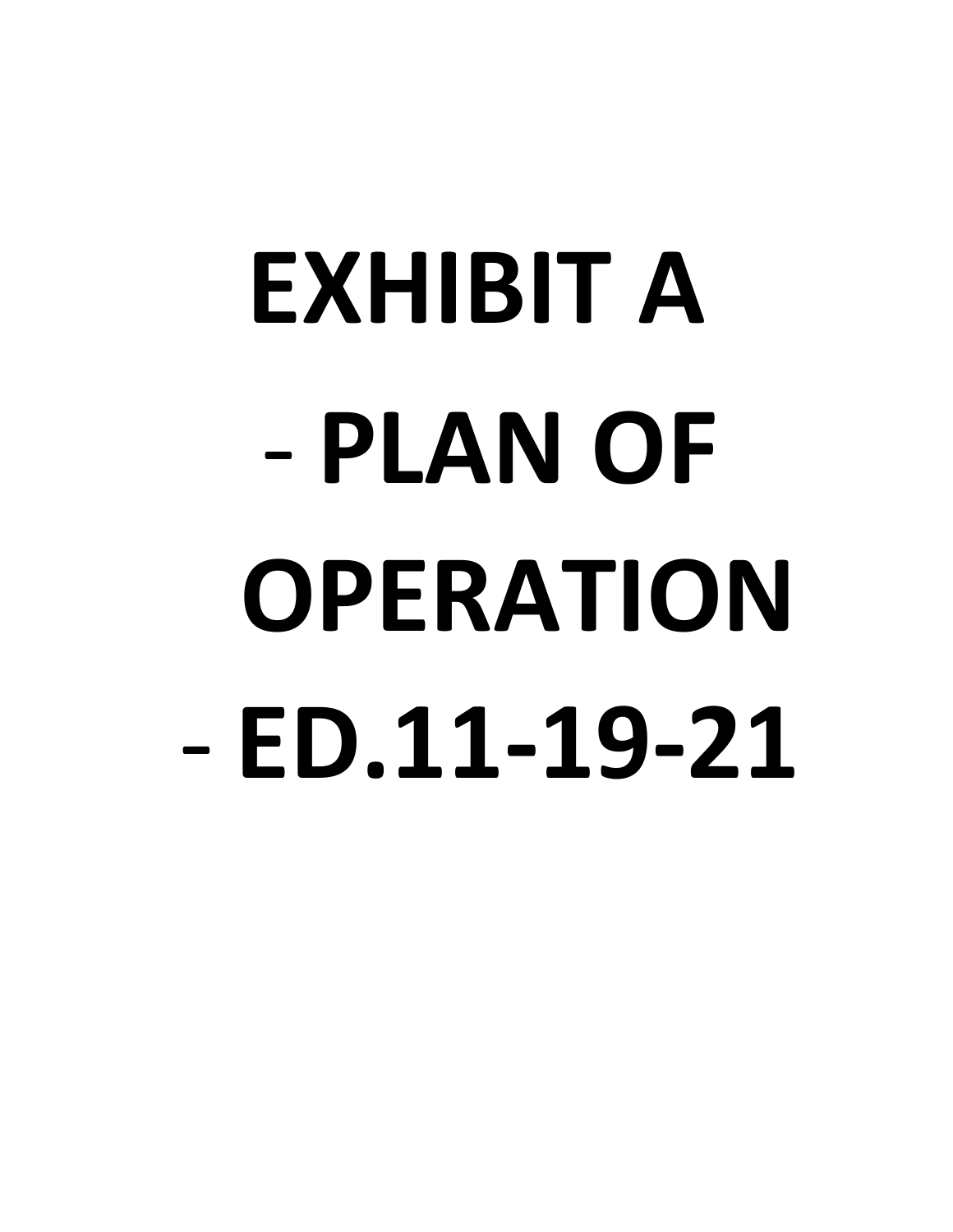#### Ed. 11/19/21

## **CALIFORNIA FAIR PLAN ASSOCIATION**

This is the Plan of Operations of the California FAIR Plan as required by Section 10095 of the California Insurance Code.

The California FAIR Plan (hereinafter referred to as the FAIR Plan) has been formulated by the insurance industry for the purpose of making certain Property Insurance available to responsible applicants who have been unable to secure such insurance in the normal insurance market.

#### **DIVISION I – Property Insurance Plan**

Provisions Applicable to Division I

Section I – Purposes of Plan

The purposes of the Plan are:

A. to make available, subject to the conditions hereinafter stated, Basic Property Insurance;

B. to establish a FAIR Plan (Fair Access to Insurance Requirements), and to provide for the equitable distribution and placement of risks among Insurers in the manner and subject to the conditions hereinafter stated;

C. to conform with the applicable provisions of the Urban Property Protection and Reinsurance Act of 1968 and California Insurance Code, Chapter 9, Part 1, Division 2; and

D to encourage maximum use of the normal insurance market by admitted insurers and licensed surplus brokers.

## Section II – Effective Date

The Plan shall become effective as of July 24, 1968.

#### Section III – Definitions

A. "Insurer" means any insurance company or other organization which is licensed to write and is engaged in writing, Basic Property Insurance and other coverages with respect to such Basic Property Insurance, on a direct basis, in this State.

B. "Basic Property Insurance" means insurance against direct loss to real or tangible personal property at a fixed location in those geographic or urban areas designated by the Commissioner, from perils insured under the standard fire policy and extended coverage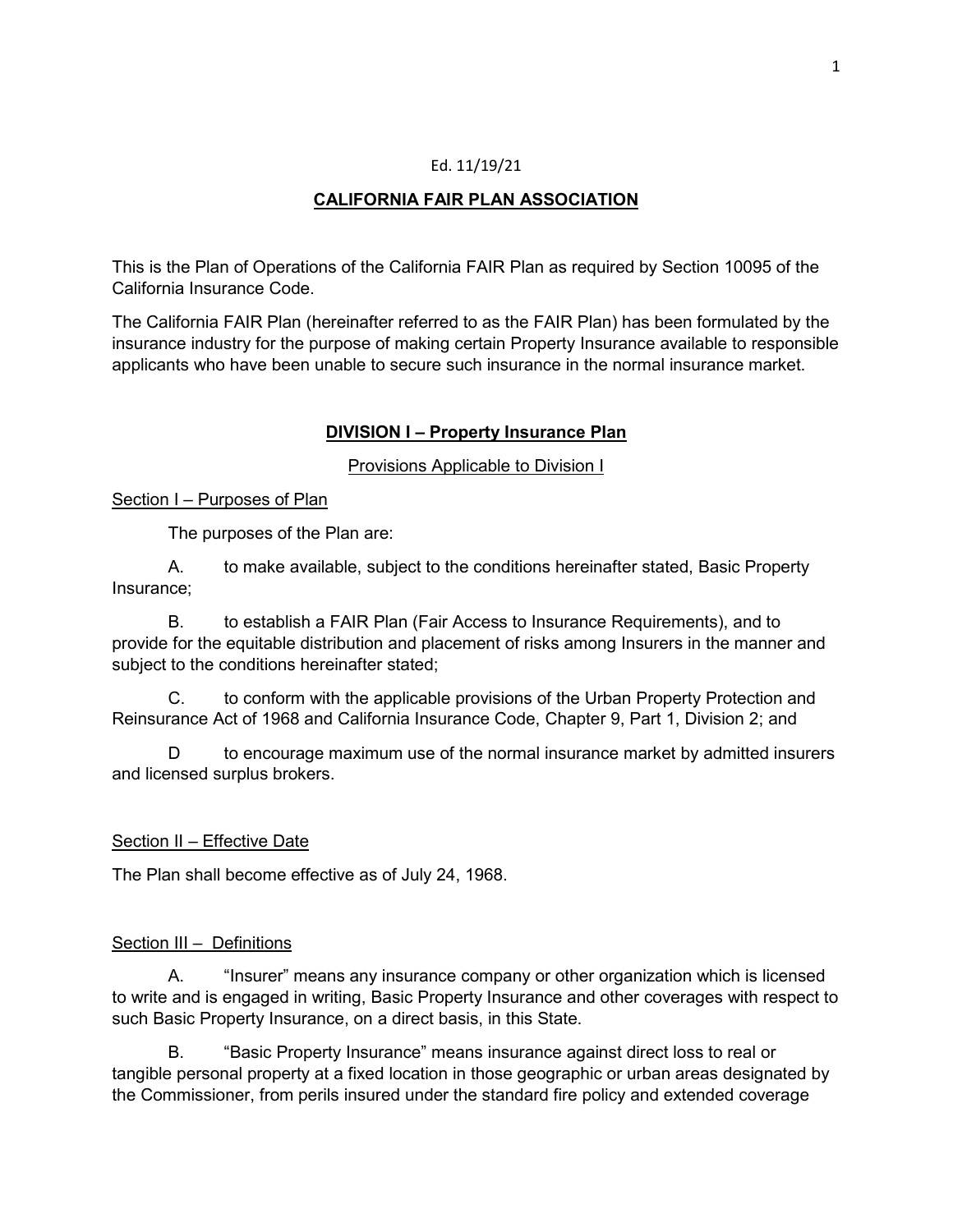endorsement, vandalism and malicious mischief and such other insurance coverages as may be added with respect to such property by the Placement Facility with the approval of the Commissioner or by the Commissioner, but shall not include insurance on automobile or farm risks. (Insurance Code section 10091, subd. (c).) For purposes of this Plan, Basic Property Insurance shall also include the Businessowners policy as set out in Division II of this Plan.

C. "Association," "Industry Placement Facility" (herein referred to as the Placement Facility) or "FAIR Plan" means the joint reinsurance association (the California FAIR Plan Association) formed for the following purposes:

1. to formulate and administer the Plan;

2. upon request by or on behalf of any property owner requesting an inspection under the Plan, to distribute the risks involved equitably among the Insurers with which it is doing business; and

3. to place Basic Property Insurance, as defined in Paragraph B of this Section, up to the full insurable value of the risk to be insured subject to the limits of liability stated in Section VI, Paragraph C, with one or more Insurers with which it is doing business, except to the extent that deductibles, percentage participation clauses, and other underwriting devices are employed to meet special problems of insurability.

D. "Inspection Bureau" means the organization designated by the Placement Facility with the approval of the Commissioner to make inspections to determine the condition of the properties for which Basic Property Insurance is sought and to perform such other duties as may be authorized by the Placement Facility.

E. "Urban Area" includes any municipality or other political subdivision of this State, subject to population or other limitations defined in rules and regulations of the Secretary of the United States Department of Housing and Urban Development, and such additional areas as may be designated by the Commissioner.

F. "Geographical Area" means any area designated by the Commissioner or by the Committee with the approval of the Commissioner.

G. "Premiums Written" means gross direct premiums charged with respect to property in this State on all policies of Basic Property Insurance and the Basic Property Insurance premium components of all multiperil policies, less return premiums, dividends paid or credited to policyholders, or the unused or unabsorbed portions of premium deposits.

H. "Commissioner" means the Insurance Commissioner of the State of California.

I. "Plan" means this Plan of Operation and the insurance program it establishes

J. "Profits" for purposes of Insurance Code section 10095, subdivision (c) means Operating Income minus the sum of Operating Expense, incurred losses, and incurred loss adjustment expenses.

K. "Operating Income" means earned premiums plus investment income.

L. "Operating Expense" means income taxes and all other expenses of the Plan.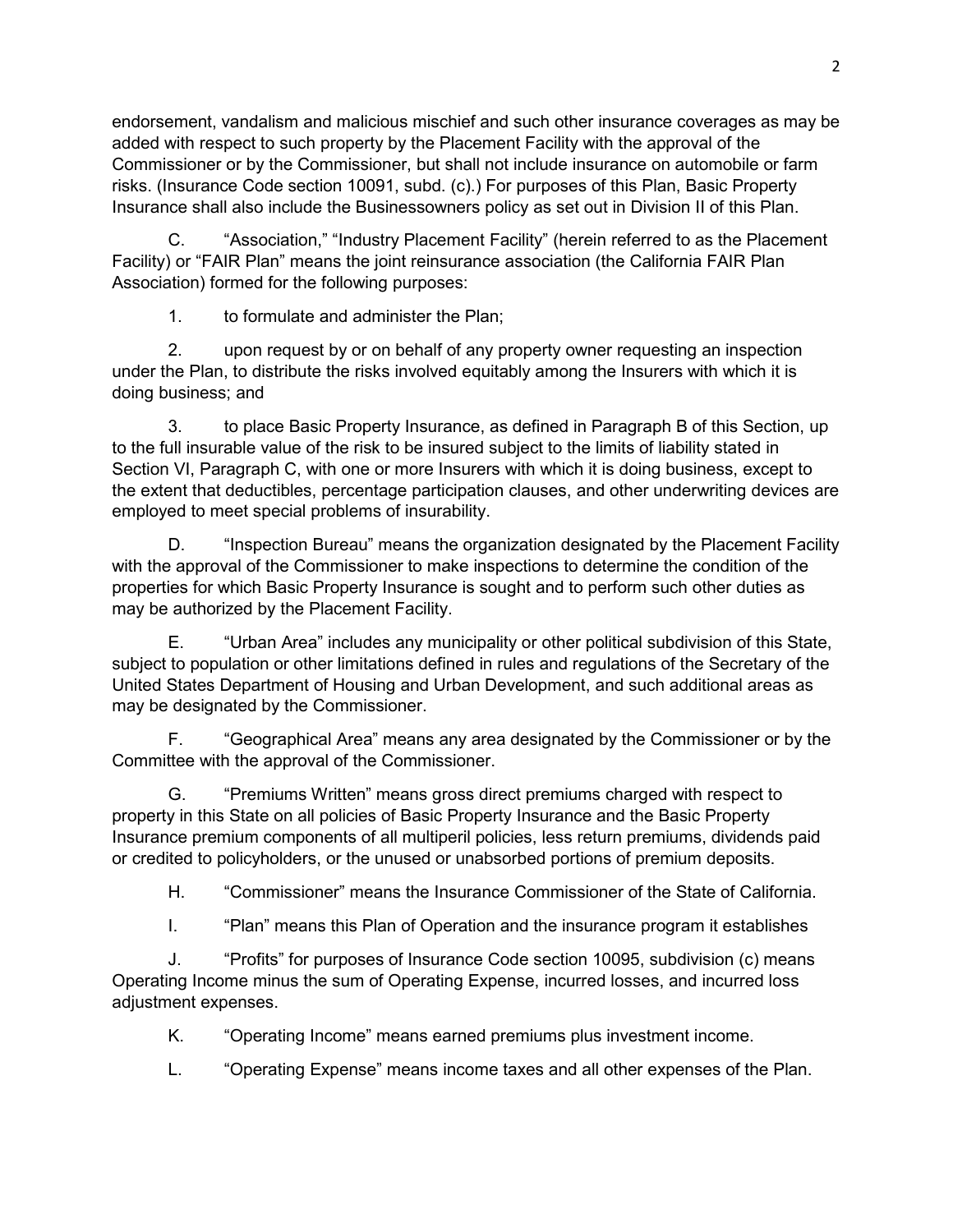#### Section IV – FAIR Plan – Inspections and Reports

A. Any person having an insurable interest in real or tangible personal property in the State of California within the area covered under the Plan shall be entitled upon written or oral request therefor to the Placement Facility, to a prompt inspection of the property by the Inspection Bureau without cost.

B. The manner and scope of the inspections of FAIR Plan business shall be prescribed by the Placement Facility with the approval of the Commissioner.

C. An inspection report shall be made for each property inspected. The report shall cover pertinent structural and occupancy features as well as the general condition of the building and surrounding structures. A representative photograph of the property may be taken during the inspection.

D. The inspector shall have no authority to advise whether any Insurer or the FAIR Plan will provide the coverage.

E. After the inspection a copy of the completed inspection report, and any photograph indicating the pertinent features of building, construction, maintenance, occupancy and surrounding property shall be sent to the designated insurer or to the Placement Facility promptly and in any event within five days after the report is completed. The report shall include a description of any conditions for which charges or surcharges may be imposed. A copy of the inspection report shall be sent to the applicant or his agent upon request.

## Section V – Procedure After Inspection

A. The Placement Facility shall, within three business days after receipt of the inspection report and request, complete an action report, advising that:

1. the risk is acceptable and if surcharged, the improvements necessary before it will provide coverage at an unsurcharged rate;

2. the risk will be acceptable if the improvements noted in the action report are made by the applicant and confirmed by reinspection; or

3. the risk is not acceptable for the reasons stated in the action report.

B. If the risk is accepted, the Placement Facility shall deliver the policy or binder to the applicant upon payment to the Placement Facility of the premium. Not later than February 1, 2020, or such later date approved by the Commissioner, premiums for Division I may be paid by applicants or existing policyholders in full or in monthly installments by personal check, cashier's check, money order, credit card or electronic funds transfer.

C. In the event a risk is declined because it fails to meet reasonable underwriting standards, the Placement Facility shall notify the applicant and shall include a copy of the inspection report and the action report. Reasonable underwriting standards shall include, but not be limited to, the following:

1. physical condition of the property, such as its construction, heating, wiring, evidence of previous fires or general deterioration;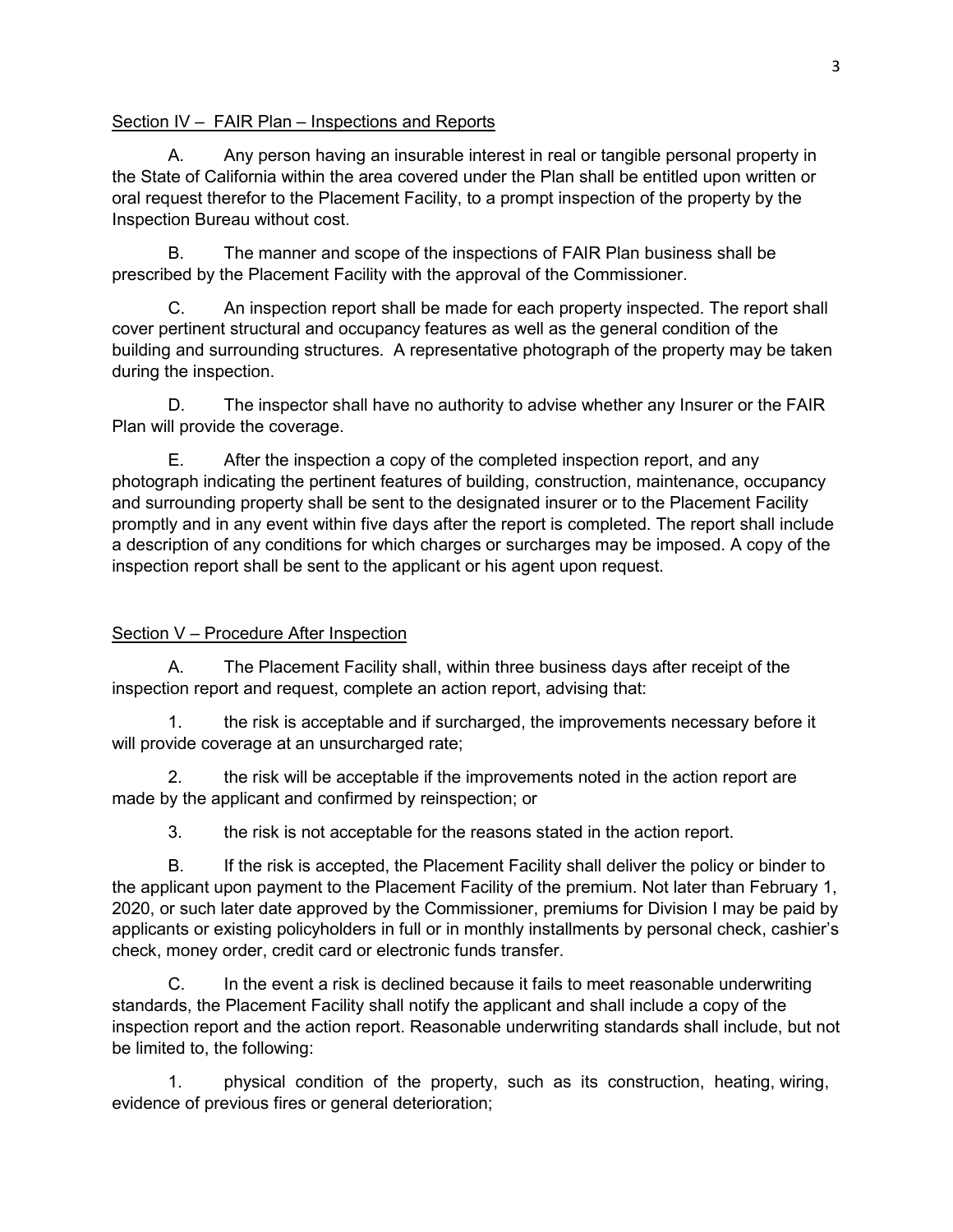2. its present use or housekeeping, such as vacancy, overcrowding, storage of rubbish or flammable materials; or

3. other specific characteristics of ownership, condition, occupancy, or maintenance which are violative of public policy and result in unreasonable exposures to loss.

Neighborhood or area location or any hazard beyond the control of the property owner shall not be deemed to be acceptable criteria for declining a risk.

D. In the event the risk is conditionally declined because the property does not meet reasonable underwriting standards but can be improved to meet such standards, the Placement Facility shall promptly advise the applicant what improvements noted in the action report should be made to the property, and the notification and advices to the applicant shall include a copy of the inspection report and the action report. Upon completion of the improvements by the applicant or property owner, the Placement Facility, when so notified, will have the property promptly reinspected.

E. If the inspection of the property reveals that there are one or more substandard conditions, surcharges may be imposed in conformity with any applicable substandard rating plan.

# Section VI – California FAIR Plan Association – Placement Distribution

A. The California FAIR Plan Association (herein referred to as the Association or the FAIR Plan) is hereby created consisting of all Insurers.

B. The Association shall be authorized:

1. to write and issue policies of insurance as provided in this Plan on behalf of its Insurers; the respective liabilities of the Insurers shall be several and not joint, except as stated in Provisions Applicable to Division I and Division II, Section IX of this Plan, and each such Insurer shall be considered to be a direct insurer for its share in such writings, such share to be determined for each Insurer pursuant to the provisions of Paragraphs D and E of Division I, Section VI and other pertinent provisions of the Plan;

2. to assume and cede reinsurance pursuant to Insurance Code section 10095, subdivision(b).

3. to arrange for determination and collection of premium charges consistent with Section V, Paragraph B of this Plan of Operation and disbursement of return premiums, commissions and return commissions;

4. to direct and control the investigation, adjustment, defense, and payment of the losses and claims arising under the policies of insurance issued pursuant to this Plan.

C. Not later than April 1, 2020, the maximum limit of liability for Division I fire and allied lines policies which may be placed through this Plan is \$3,000,000 at one location. "Location" means each building or structure which is separately rated by the local insurance rating authority.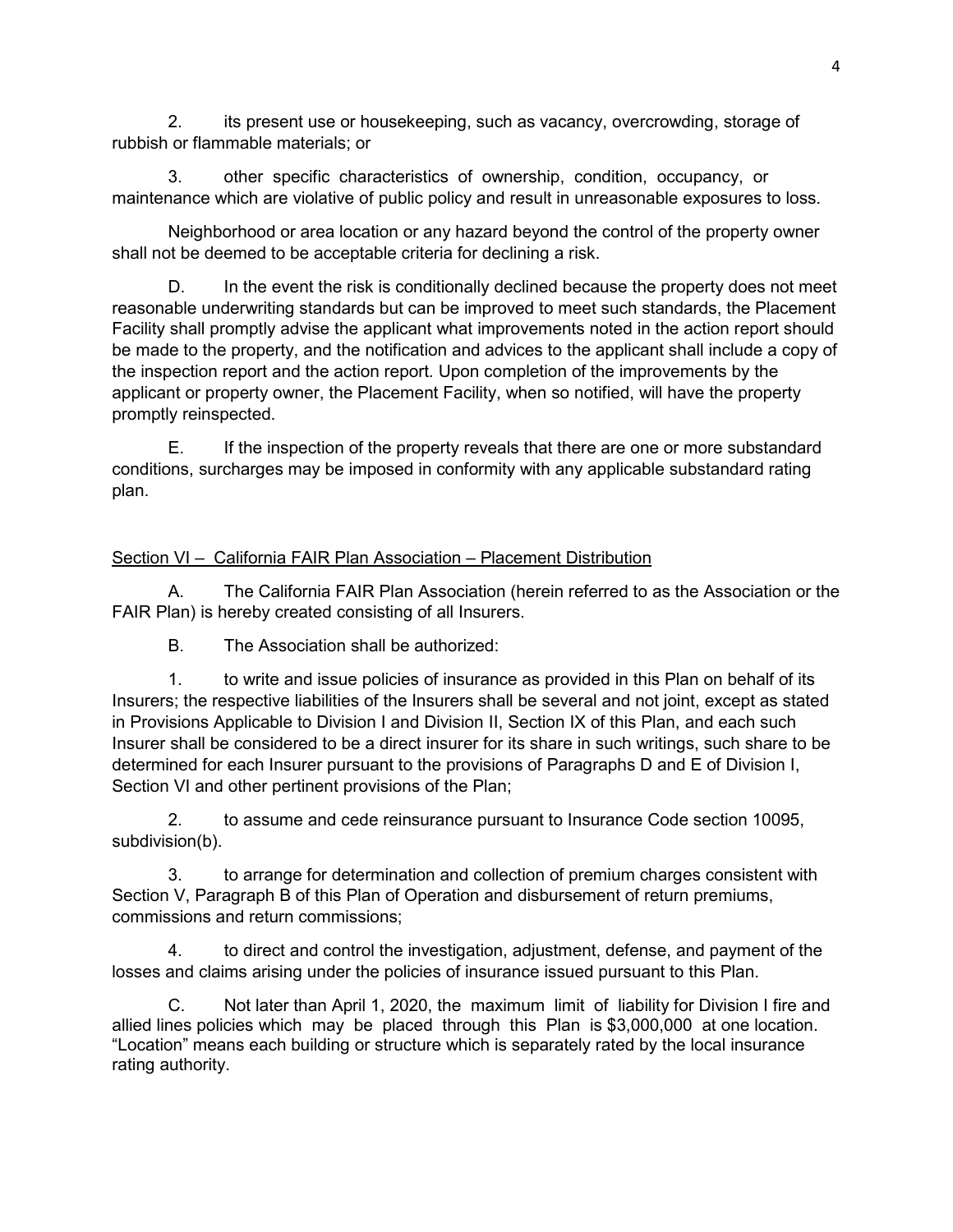Upon approval by the Commissioner of the rule change to increase the limit of liability for Division I commercial property program, the maximum limit of liability for Division I commercial property policies which may be placed through this Plan is \$8,400,000, consisting of \$5,600,000 for building coverage and \$2,800,000 for business personal property coverage at one location.

Higher limits of liability may be placed through the Plan under written guidelines adopted by a majority of the Governing Committee present and voting. The FAIR Plan may file any rate or rule application necessary to implement the maximum limits of liability required by this Paragraph. As to risks beyond these limits, the Placement Facility shall endeavor to place the balance of these risks.

D. Except as modified in Paragraph E. of Division I, Section VI and in Provisions Applicable to Division I and Division II, Section IX, each insurer shall participate in the writings, expenses, profits and losses of Division I of this Plan (including assessments for operating the Placement Facility) in the same proportion that its Premiums Written during the second preceding calendar year bear to the aggregate Premiums Written by all Insurers in the Plan, excluding that portion of the Premiums Written attributable to the operation of the Association.

E. Insurers who voluntarily write Basic Property Insurance on risks located in areas designated as brush hazard areas by the Insurance Services Office, inner city areas designated by the Commissioner, and high or very high fire hazard severity zones as determined and mapped by the Department of Forestry and Fire Protection, pursuant to Section 51178 of the Government Code, will to that extent, be proportionately relieved of the liability to participate in the Plan.

F. A group of Insurers under the same management or ownership shall have the option of designating an Insurer from within the group to assume all obligations on behalf of the entire group.

## Section VII – Standard Policy Coverage

All policies issued for Basic Property Insurance, as defined in Section III, Paragraph B of Division I of this Plan of Operation, shall be on standard policy forms.

## Section VIII – Cancellation

A. No policy or binder issued under this Plan shall be cancelled except:

1. for cause which would have been grounds for non-acceptance of the risk under the Plan had such cause been known to the Placement Facility at the time of acceptance;

- 2. for non-payment of premium; or
- 3. with the approval of the Governing Committee.

Notice of Cancellation, together with a statement of the reason therefor, shall be sent to the insured, accompanied by a statement that the insured has a right of appeal as hereinafter provided.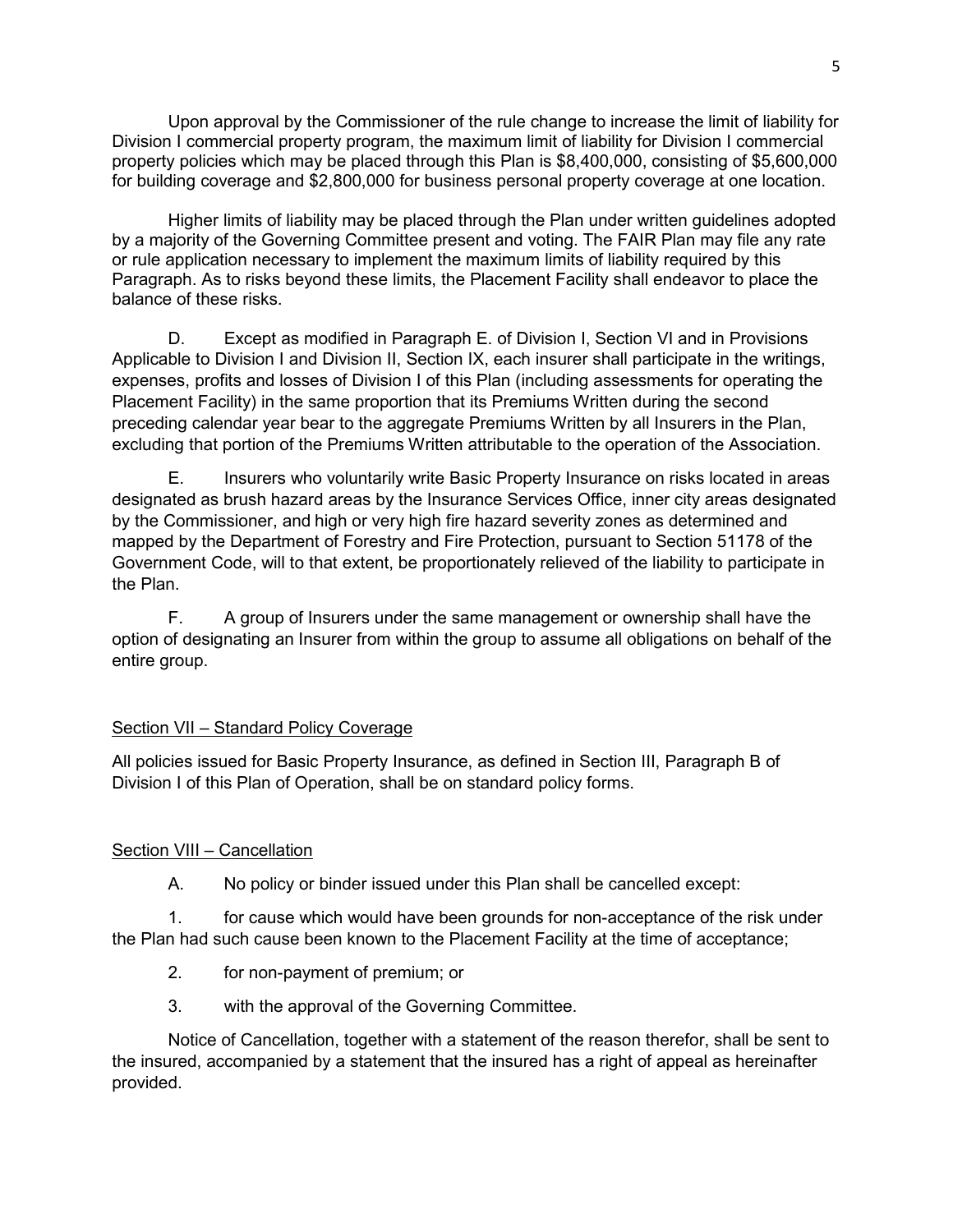B. Notice of cancellation of policies on risks eligible for Plan inspection or coverage, sent by the Placement Facility or by any Insurer participating in the Plan shall be sent to the insured not less than thirty days in advance of the effective date of cancellation, together with information concerning Facility placement procedures; provided, however, that this Paragraph B shall be inapplicable in cases of non-payment of premiums, evidence of incendiarism, or evidence of material misrepresentation or concealment.

C. The provisions of Paragraph B immediately above shall also be applicable to notice of non-renewal of such policies.

# Section IX – Rates

A. All rates charged by the FAIR Plan shall be subject to Commissioner's prior written approval. The FAIR Plan's rates shall not be excessive, inadequate, or unfairly discriminatory and shall be actuarially sound so that premiums are adequate to cover expected losses, expenses, and taxes, and shall reflect the FAIR Plan's investment income.

B. The FAIR Plan shall file a rate application for the dwelling line of business within 24 months after the effective date of any approved change to dwelling rates, unless otherwise directed by the Commissioner. The FAIR Plan shall file a rate application for the commercial line of business within 36 months after the effective date of any approved change to the commercial rates, unless otherwise directed by the Commissioner. The first such rate application subject to this requirement shall occur no later than July 1, 2020 for Division I lines of business. The FAIR Plan shall provide all information and data required by the Commissioner to determine whether the rate proposed by the FAIR Plan complies with Insurance Code section 10100.2, subdivision (a).

C. Pursuant to Insurance Code section 10100.2, subdivision (c), all information considered by the FAIR Plan to establish rates shall be public records.

# **Division II – Businessowners Policy**

## Provisions Applicable to Division II

#### Section I – Purposes of Plan

The purposes of the Plan are:

A. to make available, subject to conditions hereinafter stated, Basic Property Insurance and such other insurance coverages as are usual to Businessowners Insurance policies.

B. to provide for the equitable distribution and placement of such risks among Insurers in the manner and subject to the conditions stated herein.

## Section II – Effective Date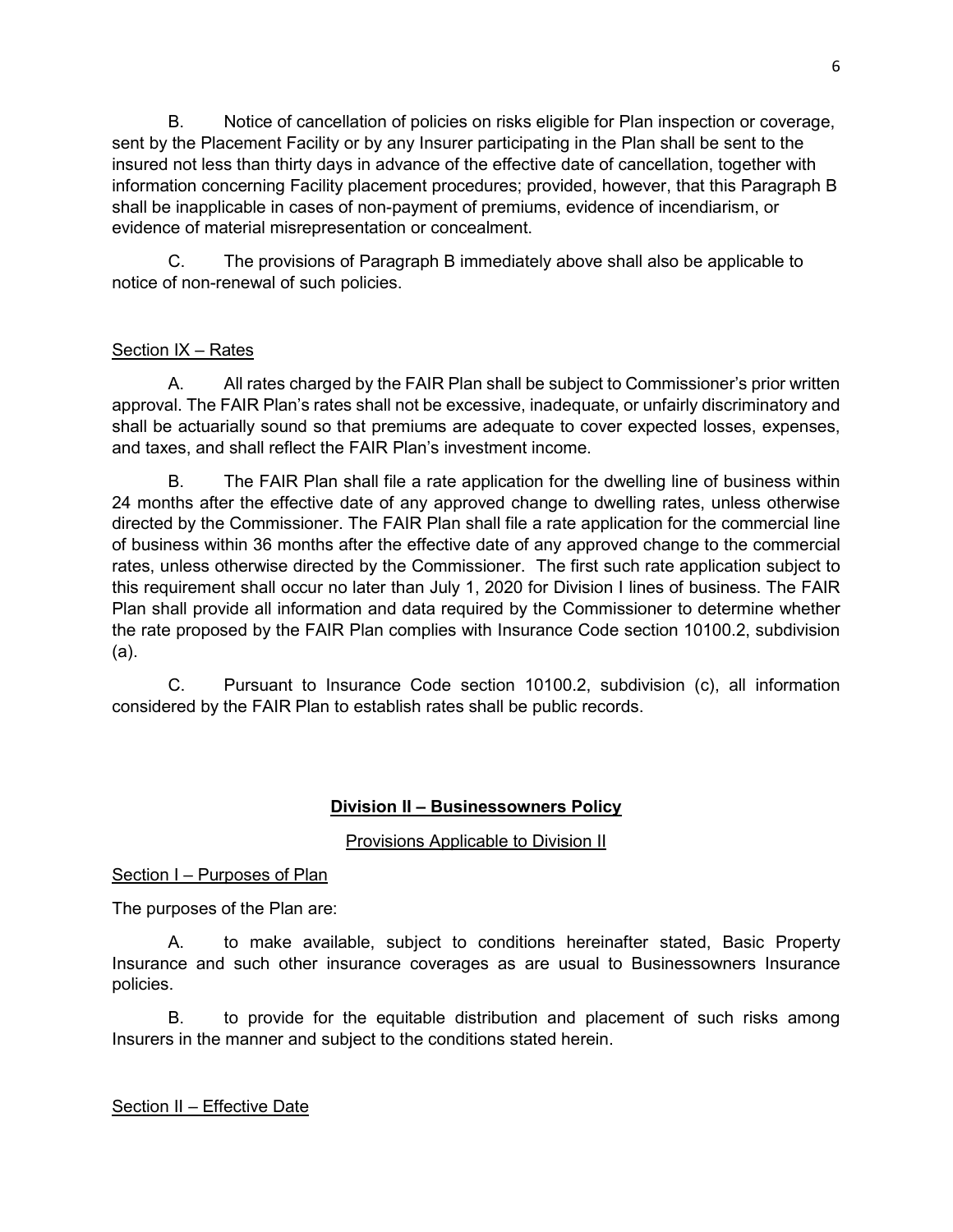The Plan shall become effective upon approval of the Commissioner.

## Section III – Definitions

A. "Insurer" means any insurance company or other organization which is licensed to write and is engaged in writing Basic Property Insurance and other coverages with respect to such Basic Property Insurance on a direct basis in this state.

B. "Businessowners Policy" ("BOP") means Basic Property Insurance as defined in Division I Section IIIB of the Plan and shall include a combination of the Insurance Services Office's Standard Businessowners Property Coverage Form and Insurance Services Office's Standard Businessowners Liability Coverage Form for coverage on certain small business operations necessary and incidental to the occupancy of the property.

C. "Association," "Industry Placement Facility" (herein referred to as the Placement Facility) or "FAIR Plan" means the joint reinsurance association (the California FAIR Plan Association) formed for the following purposes:

1. to formulate and administer the Plan;

2. upon request by or on behalf of any qualified business owner requesting an inspection under the Plan, to distribute the risks involved equitably among the Insurers with which it is doing business; and

3. to place Commercial Multiperil Businessowners Insurance up to the full insurable value of the risk to be insured with one or more insurers with which it is doing business, except to the extent that deductibles, percentage participation clauses, and other underwriting devices are employed to meet special problems on insurability.

D. "Inspection Bureau" means the organization designated by the Placement Facility with the approval of the Commissioner to make inspections to determine the condition of the properties or businesses for which Basic Property Insurance and Commercial Multiperil Businessowners Insurance is sought and to perform such other duties as may be authorized by the Placement Facility.

E. "Urban Area" includes any municipality or other political subdivision of this State, subject to population or other limitations defined in rules and regulations of the Secretary of the United States Department of Housing and Urban Development, and such additional areas as may be designated by the Commissioner.

F. "Geographical Area" means any area designated by the Commissioner or by the Governing Committee with the approval of the Commissioner.

G. "Premiums Written" means gross direct premiums charged with respect to property in this State on all policies of Basic Property Insurance and the premium components of Basic Property Insurance and of such other insurance coverages as are usual to Commercial Multiperil Businessowners Insurance policies, less return premiums, dividends paid or credited to policyholders, or the unused or unabsorbed portions of premium deposits.

H. "Commissioner" means the Insurance Commissioner of the State of California.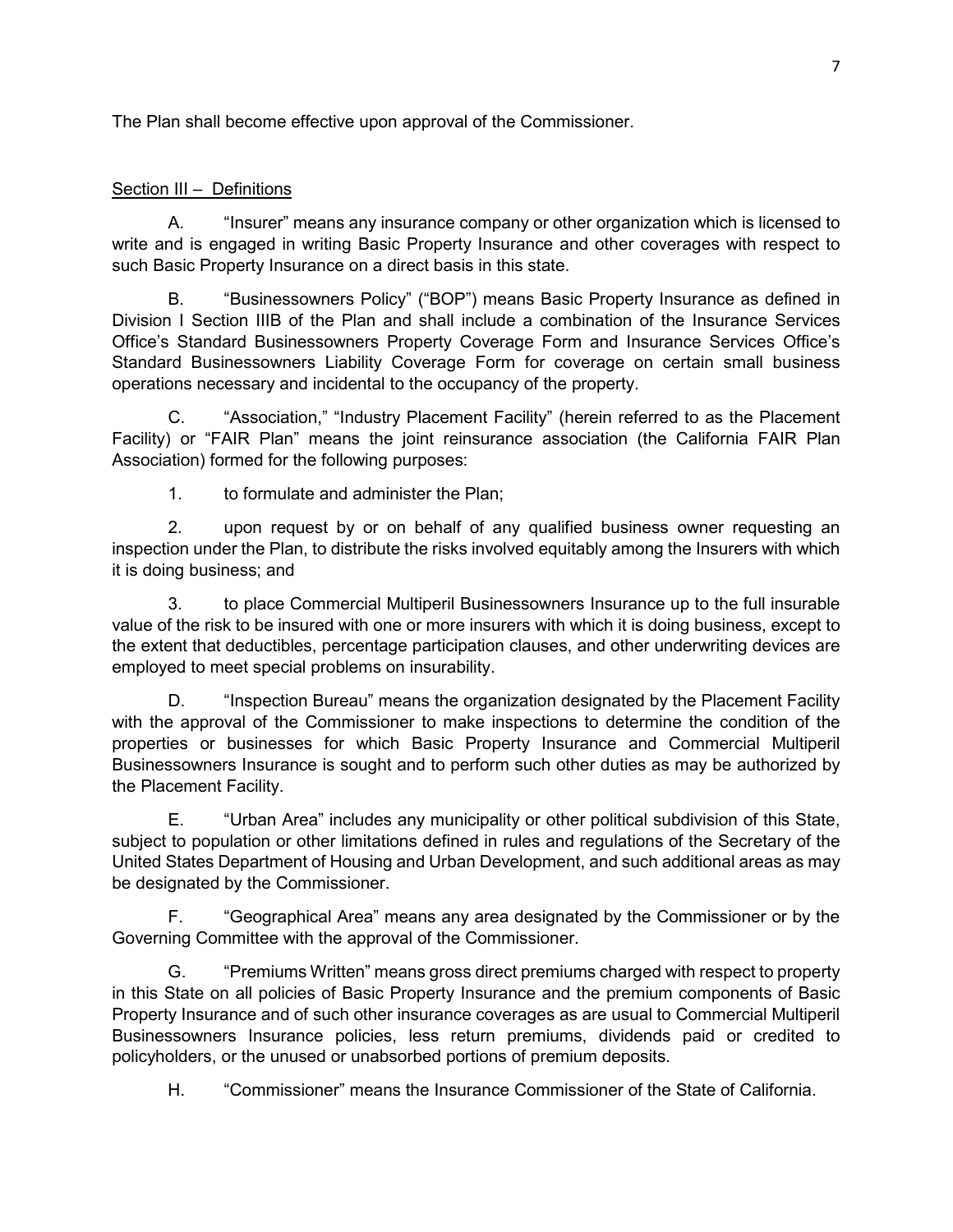I. "Plan" means this Plan of Operation and the insurance program it establishes.

J. "Profits" for purposes of Insurance Code section 10095, subdivision (c) means Operating Income minus the sum of Operating Expense, incurred losses, and incurred loss adjustment expenses.

K. "Operating Income" means earned premiums plus investment income.

L. "Operating Expense" means income taxes and all other expenses of the Plan.

# Section IV - FAIR Plan - Inspections and Reports

A. Any person owning and operating a business who has an insurable interest in real or tangible personal property and who desires Basic Property Insurance and such other insurance coverages as are usual to Businessowners Insurance policies, in the State of California within the area covered under the Plan shall be entitled upon written or oral request therefor to the Placement Facility, to a prompt inspection of the property by the Inspection Bureau without cost.

B. The manner and scope of the inspections of FAIR Plan business shall be prescribed by the Placement Facility with the approval of the Commissioner.

C. An inspection report shall be made for each business inspected. The report shall cover pertinent structural, occupancy and business operations features as well as the general condition of the building, premises and surrounding structures. A representative photograph of the business property and premises may be taken during the inspection.

D. The inspector shall have no authority to advise whether any Insurer or the FAIR Plan will provide the coverage.

E. After the inspection a copy of the completed inspection report, and any photograph indicating the pertinent features of building, construction, maintenance, occupancy, business operations and surrounding property and premises shall be sent to the designated insurer or to the Placement Facility promptly and in any event within five days after the report is completed. The report shall include a description of any conditions for which charges or surcharges may be imposed. A copy of the inspection report shall be sent to the applicant or his agent upon request.

# Section V – Procedure After Inspection

A. The Placement Facility shall, within three business days after receipt of the inspection report and request, complete an action report, advising that:

1. the risk is acceptable and if surcharged, the improvements necessary before it will provide coverage at an unsurcharged rate;

2. the risk will be acceptable if the improvements noted in the action report are made by the applicant and confirmed by reinspection; or

3. the risk is not acceptable for the reasons stated in the action report.

B. If the risk is accepted, the Placement Facility shall deliver the policy or binder to the applicant upon payment to the Placement Facility of the premium.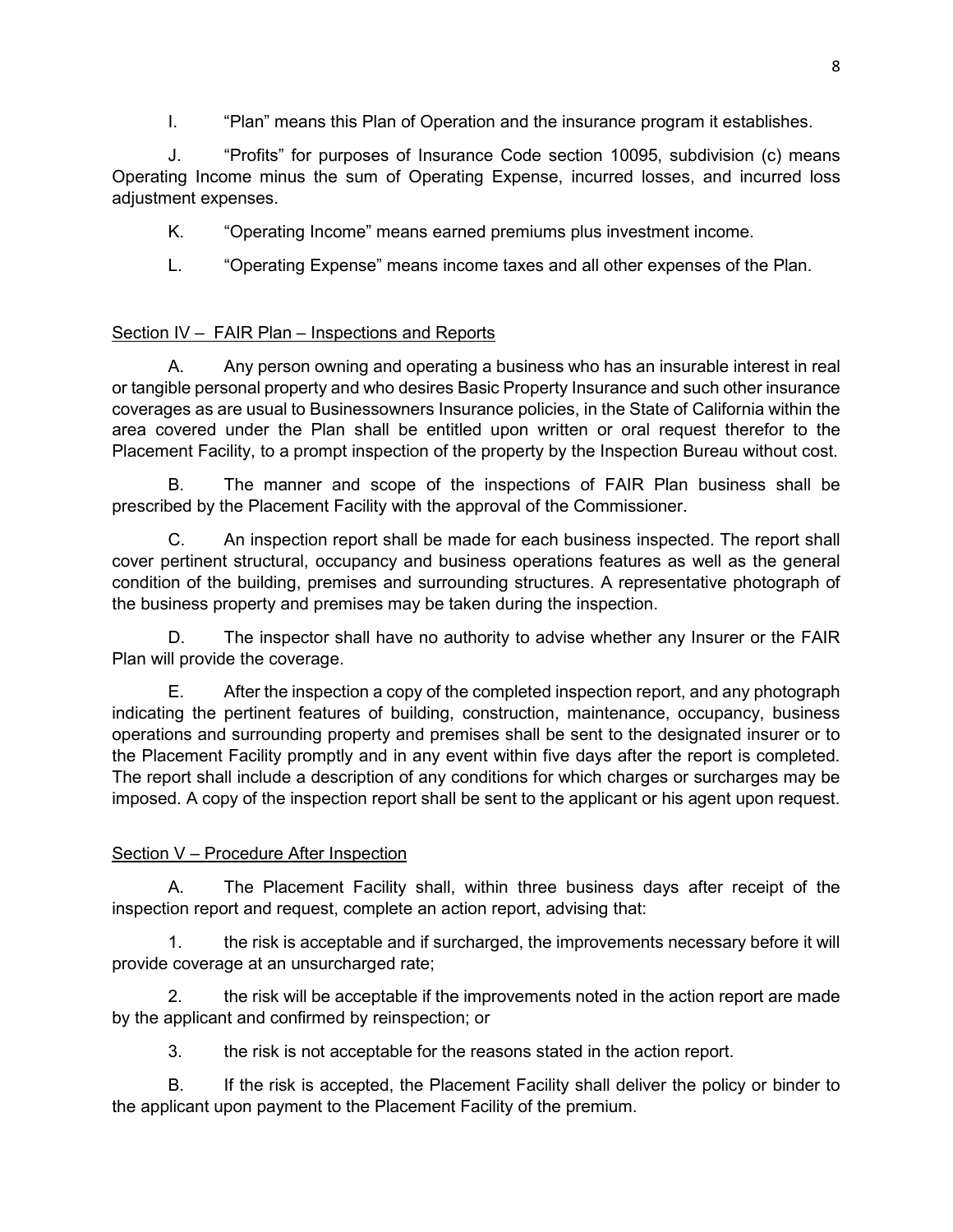C. In the event a risk is declined because it fails to meet reasonable underwriting standards, the Placement Facility shall notify the applicant and shall include a copy of the inspection report and the action report. Reasonable underwriting standards shall include, but not be limited to, the following:

1. physical condition of the property, such as its construction, heating, wiring, evidence of previous fires or general deterioration;

2. its present use or housekeeping, such as vacancy, overcrowding, storage of rubbish or flammable materials; or

3. other specific characteristics of ownership, condition, occupancy, business operations or maintenance which are violative of public policy and result in unreasonable exposures to loss.

Neighborhood or area location or any hazard beyond the control of the property or business owner shall not be deemed to be acceptable criteria for declining a risk.

D. In the event the risk is conditionally declined because the property does not meet reasonable underwriting standards but can be improved to meet such standards, the Placement Facility shall promptly advise the applicant what improvements noted in the action report should be made to the property, and the notification and advices to the applicant shall include a copy of the inspection report and action report. Upon completion of the improvements by the applicant or property owner, the Placement Facility, when so notified, will have the property promptly reinspected.

E. If the inspection of the property reveals that there are one or more substandard conditions, surcharges may be imposed in conformity with any applicable substandard rating plan.

# Section VI- California FAIR Plan Association – Placement Distribution

A. The Association shall be authorized:

1. to write and issue policies of insurance as provided in this Plan on behalf of its Insurers; the respective liabilities of the Insurers shall be several and not joint, except as stated in Provisions Applicable to Division I and Division II, Section IX of this Plan, and each such Insurer shall be considered to be a direct insurer for its share in such writings, such share to be determined for each Insurer pursuant to the provisions of Paragraphs C and D of Division II, Section VI and other pertinent provisions of the Plan;

2. to assume and cede reinsurance pursuant to Insurance Code section 10095, subdivision(b);

3. to arrange for determination and collection of premium charges and disbursement of return premiums, commissions and return commissions; and

4. to direct and control the investigation, adjustment, defense, and payment of the losses and claims arising under the policies of insurance issued pursuant to Division II of this Plan.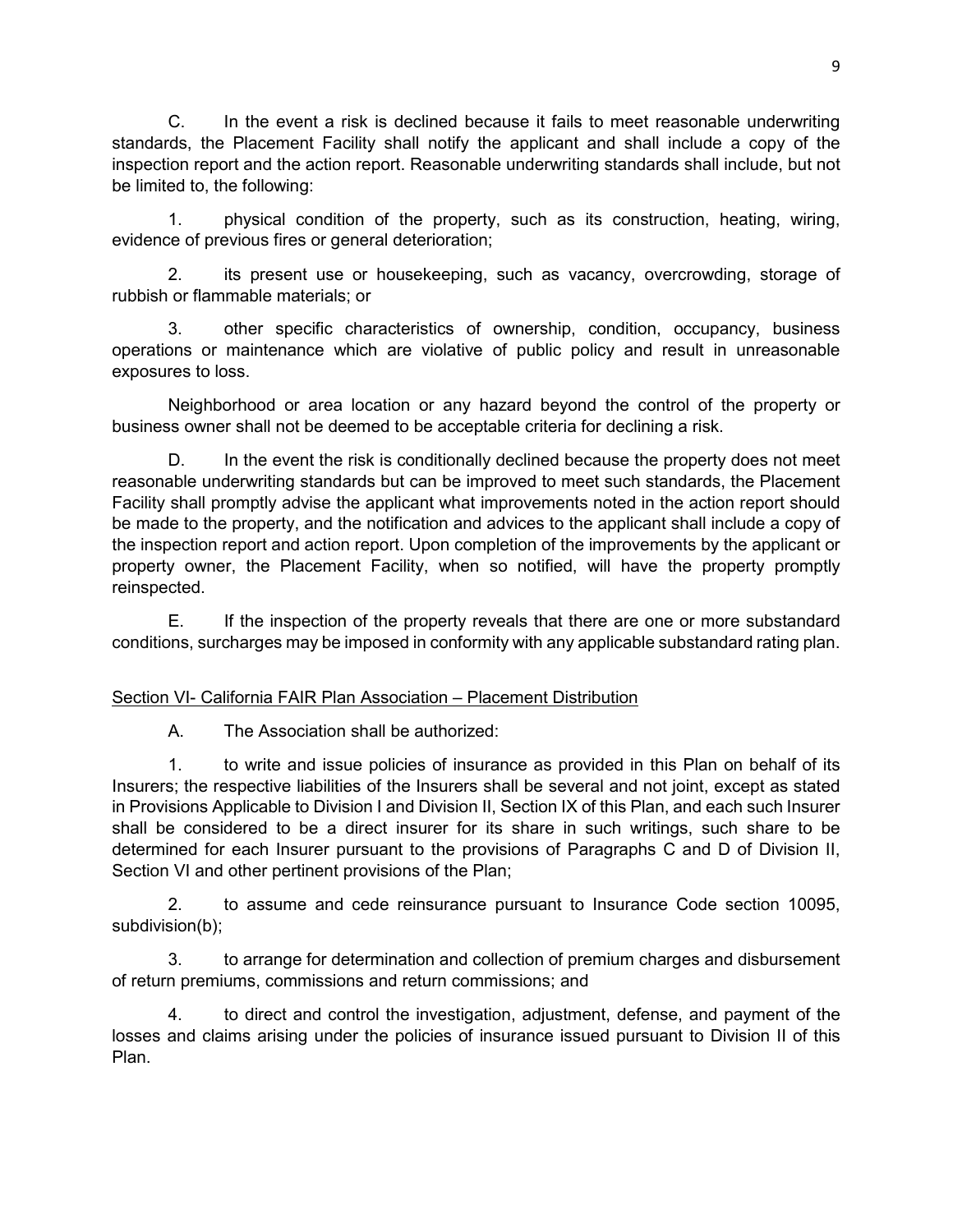B. Upon approval by the Commissioner of the rule change to increase the limit of liability for Division II Commercial Multiperil Businessowners Program (or "BOP") policies that may be purchased through the Plan, the maximum limit of liability for Commercial Multiperil Businessowners Program policies which may be placed through Division II of this Plan as part of a Businessowners Insurance policy is \$4,000,000 for building coverage and \$2,000,000 for business personal property coverage at one location. The maximum applicable limit of business liability insurance which may be placed through Division II of this Plan with respect to such property as part of a Commercial Multiperil Businessowners Insurance policy is: \$600,000 peroccurrence and \$1,200,000 in the aggregate per policy. "Location" means each building, structure, or business premises which is separately rated by the local insurance rating authority. Other limits of insurance may be placed through the FAIR Plan under written guidelines adopted by a majority of the Governing Committee present and voting.

C. Except as modified in Paragraph D. of Division II, Section VI and in Provisions Applicable to Division I and Division II, Section IX, each Insurer shall participate in the writings, expenses, profits and losses of the business written pursuant to Division II of this Plan (including assessments for operating the Placement Facility) in the same proportion as its Commercial Multiperil premiums written during the second preceding calendar year bear to the aggregate Commercial Multiperil premiums written by all Insurers in the Plan, excluding that portion of the premiums written attributable to the operation of the Association pursuant to Division II of this Plan.

D. Insurers which voluntarily write Commercial Multiperil Insurance on risks located in specific areas designated by the Governing Committee or by the Commissioner will, to that extent, be proportionately relieved of the liability to participate in Division II of this Plan.

E. A group of Insurers under the same management or ownership shall have the option of designating an Insurer from within the group to assume all obligations on behalf of the entire group.

## Section VII –Standard Policy Coverage

All Businessowners Insurance policies ("BOP") issued pursuant to Division II of this Plan shall be on standard policy forms, except as modified with permission of the Commissioner, and shall be issued for a term of one year.

## Section VIII - Cancellation

A. No policy or binder issued under Division II of this Plan shall be canceled except:

1. for cause which would have been grounds for non-acceptance of the risk under the Plan had such cause been known to the Placement Facility at the time of acceptance;

- 2. for nonpayment of premium; or
- 3. with the approval of the Governing Committee.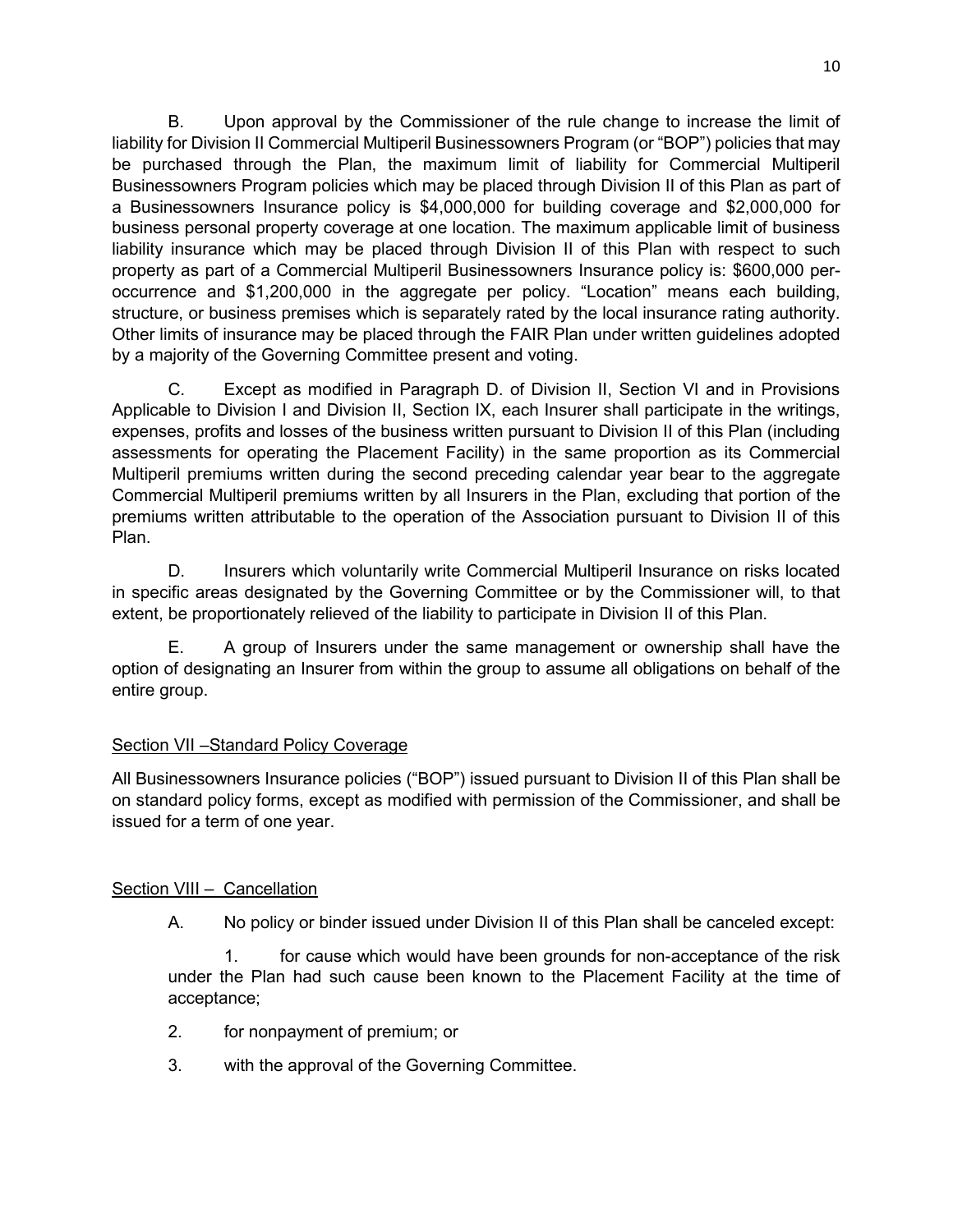Notice of Cancellation, together with a statement of the reason therefor, shall be sent to the insured, accompanied by a statement that the insured has a right of appeal as hereinafter provided.

B. Notice of cancellation of policies on risks eligible pursuant to Division II for Plan inspection or coverage, sent by the Placement Facility or by any Insurer participating in the Plan shall be sent to the insured not less than thirty days in advance of the effective date of cancellation, together with information concerning Facility placement procedures; provided, however, that this Paragraph B shall be inapplicable in cases of nonpayment of premiums, evidence of incendiarism, or evidence of material misrepresentation or concealment.

C. The provisions of Paragraph B immediately above shall also be applicable to notice of non-renewal of such policies.

# Section IX – Rates

A, All rates charged by the FAIR Plan shall be subject to Commissioner's prior written approval. The FAIR Plan's rates shall not be excessive, inadequate, or unfairly discriminatory and shall be actuarially sound so that premiums are adequate to cover expected losses, expenses, and taxes, and shall reflect the FAIR Plan's investment income.

B. The FAIR Plan shall file a rate analysis on or before July 1, 2021 for Division II. After such rate analysis is reviewed by the Commissioner, the FAIR Plan shall not be required to file a subsequent rate analysis or application, unless otherwise directed by the Commissioner, except that the FAIR Plan shall be required to file a rate application promptly if Division II reaches 1,000 policies, and so long as Division II retains 1,000 policies, the FAIR Plan shall file a rate application within 36 months after the effective date of the new BOP rates, unless otherwise directed by the Commissioner. The FAIR Plan shall provide all information and data required by the Commissioner to determine whether the rate proposed by the FAIR Plan complies with Insurance Code section 10100.2, subdivision (a).

C. Pursuant to Insurance Code section 10100.2, subdivision (c), all information considered by the FAIR Plan to establish rates shall be public records

# Provisions Applicable to Division I and Division II

## Section I – Right of Appeal

Any Applicant or Insurer shall have the right of appeal to the Governing Committee. A decision of the Governing Committee may be appealed to the Commissioner within thirty days from the action or decision of the Governing Committee. Each denial of insurance shall be accompanied by a statement that the applicant has the right of appeal to the Governing Committee and the Commissioner and setting forth the procedures to be followed for such appeal.

## Section II – Commission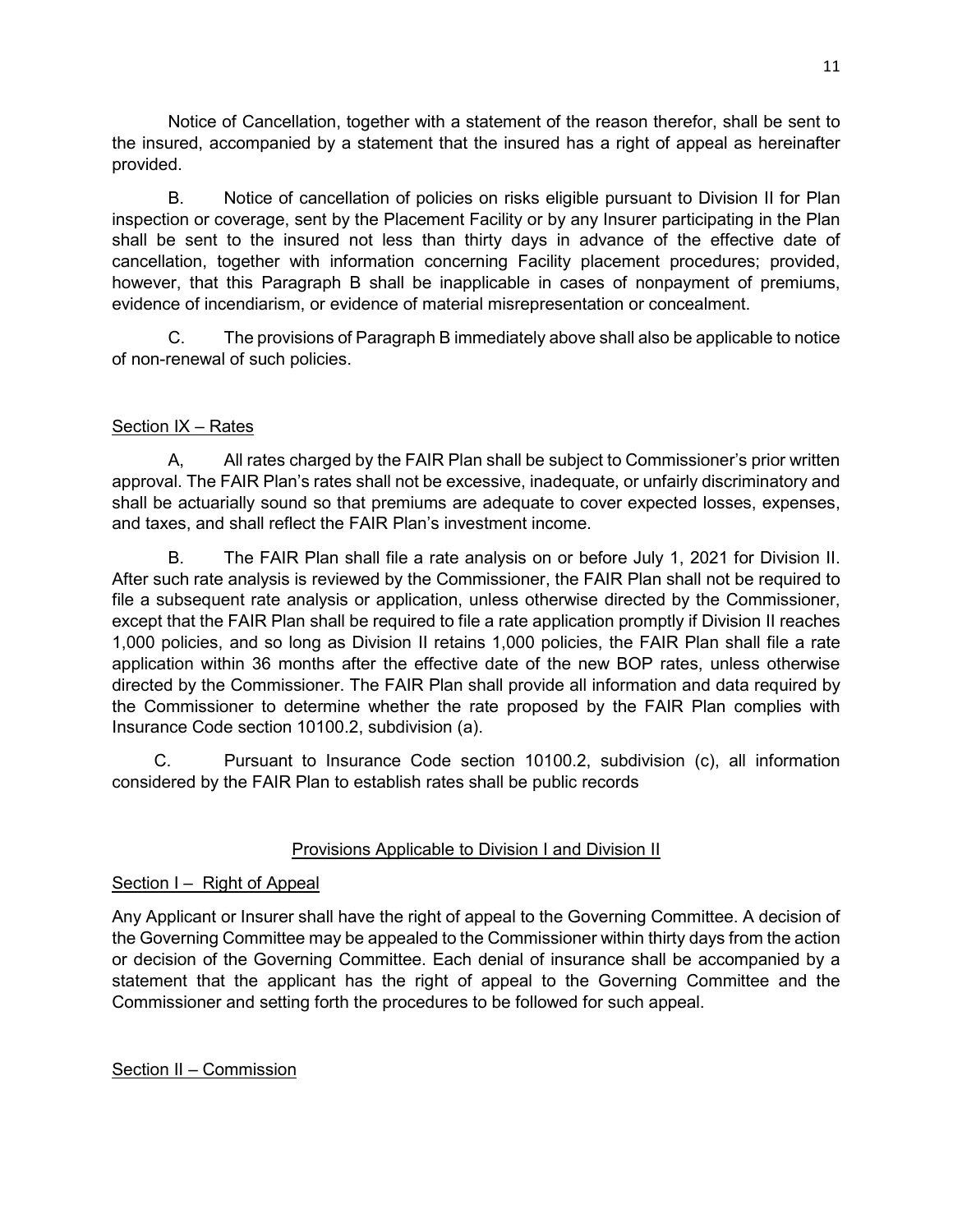Commission, under the Plan shall be determined by the Governing Committee, and shall be paid to the licensed producer designated by the applicant.

## Section III – Administration

A. This Plan shall be administered by a Governing Committee (herein referred to as the Committee) of the Placement Facility, subject to the supervision of the Commissioner, and operated by a Manager appointed by the Committee.

B. The Committee shall consist of nine voting Insurers, which shall be elected as follows:

two members from the American Property Casualty Insurance Association

one member from all other stock insurers

one member from all other non-stock insurers

six members from at-large insurers

Not less than four of the members of the Committee shall be California domiciled companies.

The Committee shall, in addition, have as non-voting members one representative of insurance agents, one representative of insurance brokers, one representative of the public, one representative of surplus line brokers and each to be appointed by the Governor of the State of California.

Not more than one participating Insurer in a group under the same management or ownership shall serve on the Committee at the same time. Representatives on the Committee shall serve for a period of one year or until successors are elected.

All members of the Governing Committee shall execute a Non-Disclosure Agreement, subject to the approval of the Commissioner, agreeing to maintain the confidentiality of (1) any pending or anticipated litigation, and any matters falling within the attorney-client privilege, to the extent that confidentiality is required for the attorney to exercise his/her ethical duties as a lawyer; and (2) any matter involving employment, termination, terms and conditions of employment, evaluation, promotion or disciplining of any prospective or current FAIR Plan employee or contractor, and which shall include a provision that the defense and indemnification obligations contained in Section VI of this Plan will not apply with respect to a breach of the Non-Disclosure Agreement.

C. The Chairman of the Committee shall appoint a Nominating Committee consisting of not less than three voting members who shall place in nomination the voting Insurers for election at the annual meeting. If nominations are made at the annual meeting for voting Insurers other than those nominations made by the Nominating Committee, such nominations shall designate the category of voting Insurers as indicated in Paragraph B of this Section.

D. Voting for election to the Committee at the annual meeting will be on a weighted basis in accordance with Premiums Written (as defined in Division I, Section III, Paragraph G, and in Division II, Section III, Paragraph G.) during the second preceding calendar year as disclosed in the reports filed by the Insurers with the Commissioner.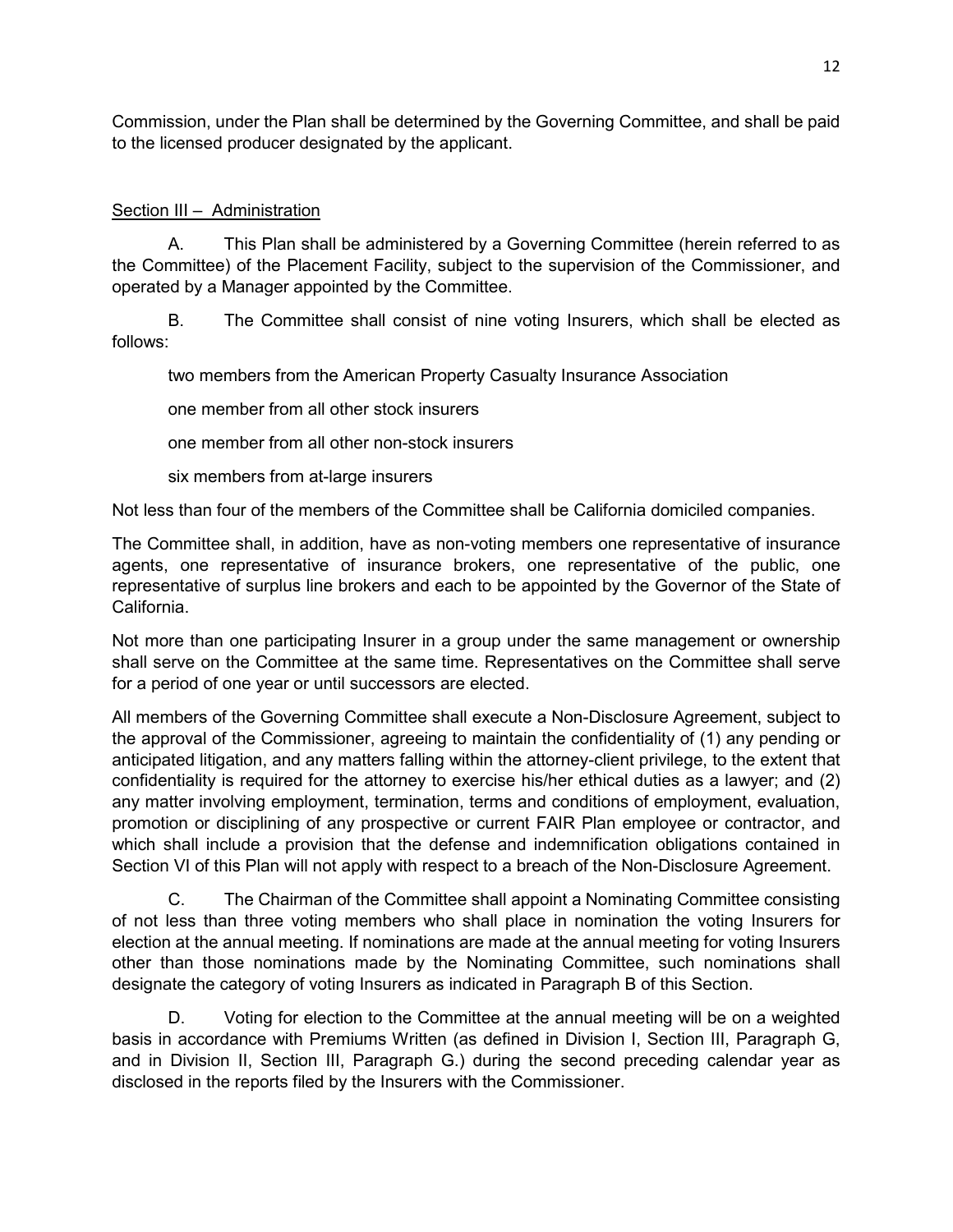E. The Governing Committee may establish subcommittees that may convene to deliberate with respect to only those matters specified in the respective charter for each such subcommittee and to make recommendations to the Governing Committee regarding such specified matters. The charters shall be approved by the Governing Committee annually, at a meeting of the Governing Committee at which the Commissioner and/or his or her representatives are present, and such charters shall be provided to the Commissioner in advance of such meeting as part of the Governing Committee packet, at the same time or before the Governing Committee packet is provided to the Governing Committee members. The subcommittees authorized by this Plan of Operation are as follows: Underwriting Subcommittee; Claims Subcommittee; Accounting Subcommittee; Investment Subcommittee; Nominating Subcommittee, Reinsurance Subcommittee, and an Executive Subcommittee. Each subcommittee shall include at least one nonvoting member of the Governing Committee.

F. Only the Executive subcommittee may exercise delegated authority from the Governing Committee. The Executive subcommittee shall include the nonvoting member of the Governing Committee described in Insurance Code section 10094 as the "representative of the public."

## Section IV - Meetings

A. There shall be an Annual Meeting of Insurers on a date fixed by the Governing Committee for the purpose of electing the voting members of the Governing Committee in the manner prescribed in Section III above and for the purpose of conducting such other items of business as may be properly brought before it. A majority of Insurers, on a weighted basis, in accordance with each Insurer's Premiums Written, as specified in Division I, Section VI, Paragraph D and Division II, Section VI, Paragraph C, present in person shall constitute a quorum. The Plan shall provide twenty days' advance written notice of the Annual Meeting to the Insurers, the non-voting members of the Governing Committee, and the Commissioner and his or her designee(s).

B. The FAIR Plan shall provide advance written notice to the Governing Committee, the Commissioner and the person(s) designated by the Commissioner of the time, date, and place and an agenda for any meeting of the Governing Committee. The Plan shall provide advance written notice to the members of all subcommittees and the person(s) designated by the Commissioner of the time, date, and place and an agenda for any subcommittee meeting, except that notice to the Commissioner and/or his or her designees of Executive Subcommittee meetings shall not be required if such meetings are properly closed to the Commissioner pursuant to Section IV, Paragraph F below. Notice of each such meeting shall be provided to the Commissioner in the same manner and at the same time as the notice provided to the meeting attendees.

C. The Commissioner and the person(s) designated by the Commissioner shall be permitted to attend any meeting of the Governing Committee and any subcommittee at which a quorum is present, except any meeting of the Executive Subcommittee closed to the Commissioner as described below in Section IV, Paragraph F, or any portion of a Governing Committee meeting called to discuss: (1) any pending or anticipated litigation, and any matters falling within the attorney-client privilege, to the extent that confidentiality is required for the attorney to exercise his/her ethical duties as a lawyer; or (2) any matter involving employment,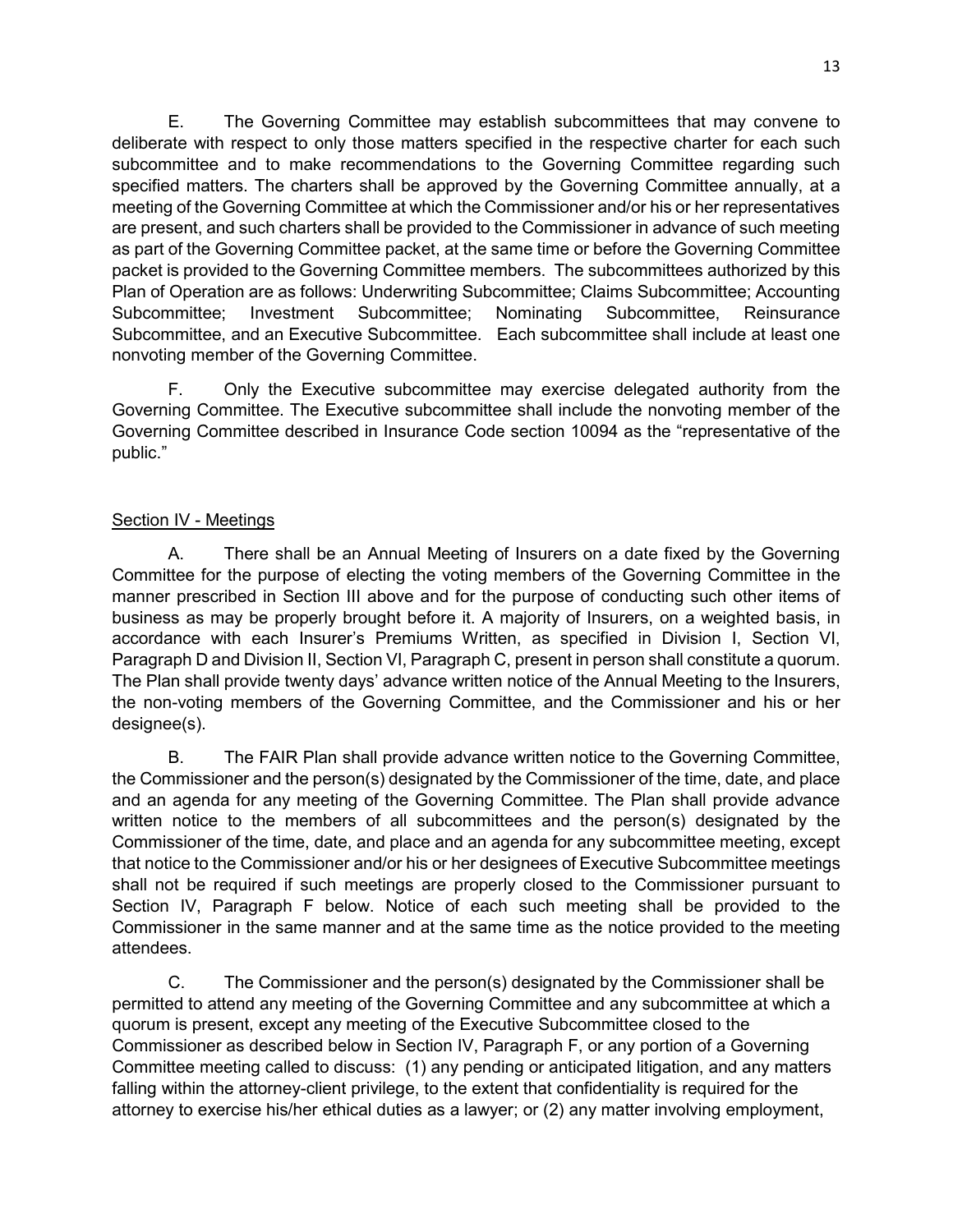termination, terms and conditions of employment, evaluation, promotion or disciplining of any prospective or current FAIR Plan employee or contractor. Any portion of a Governing Committee meeting called to discuss any matter pertaining to (1) or (2) hereof may be closed to the Commissioner and his/her designees, but not to the nonvoting members, and shall be so declared by a formal motion of the Governing Committee at a meeting the Commissioner and his/her designees are authorized to attend.

D. Except with respect to the Annual Meeting referenced in Paragraph A of this Section IV, and a Special Meeting referenced in Paragraph E of this Section IV, voting by proxy, voting by mail and voting by email shall not be permitted.

E. A Special Meeting of the Insurers other than the Annual Meeting referenced in Paragraph A of this Section IV, may be called at such time and place designated by the Governing Committee, or upon the written request to the Governing Committee by a minimum of ten insurers, none of which are under common control with any of the other requesting insurers. If, at a Special Meeting, a vote of the Insurers is or may be required on any proposal, such votes shall be cast and counted on a weighted basis in accordance with each Insurer's Premiums Written as used to determine its participation in the Association under Division I, Section VI, Paragraph D, and Division II, Section VI, Paragraph C. The FAIR Plan shall provide notice to the Commissioner and the non-voting members of the Governing Committee of any Special Meeting of Insurers in the same manner and at the same time as the Insurers. The Commissioner and/or his or her designee(s) and the non-voting members shall be authorized to attend and participate in any such meeting.

F. The Executive subcommittee may meet in a session closed to the Commissioner only for the purpose of deliberating and deciding matters pertaining to: (1) any pending or anticipated litigation, and any matters falling within the attorney-client privilege, to the extent that confidentiality is required for the attorney to exercise his/her ethical duties as a lawyer; or (2) any matter involving employment, termination, terms and conditions of employment, evaluation, promotion or disciplining of any prospective or current FAIR Plan employee. While the FAIR Plan shall make diligent efforts to schedule meetings of the Executive Committee only if all members of the Executive subcommittee, including the nonvoting "member of the public," are available, any three members of the Executive subcommittee shall be sufficient to constitute a quorum. The Executive subcommittee shall promptly inform the Governing Committee of any final decision of the Executive subcommittee when it becomes public.

G. The Governing Committee shall meet annually with the FAIR Plan's auditors. At the discretion of the Committee, such meeting or a part thereof may be convened outside the presence of FAIR Plan employees or contractors and counsel for the FAIR Plan. All findings and any reports of the auditors shall be provided to the Commissioner and/or his or her designees.

# Section V – Duties of the Governing Committee

A. The Governing Committee ("Committee") shall meet as often as may be required to perform the general duties of administration of the Plan, or on the call of the Commissioner. A majority of the voting and at least one non-voting member of the Committee shall constitute a quorum.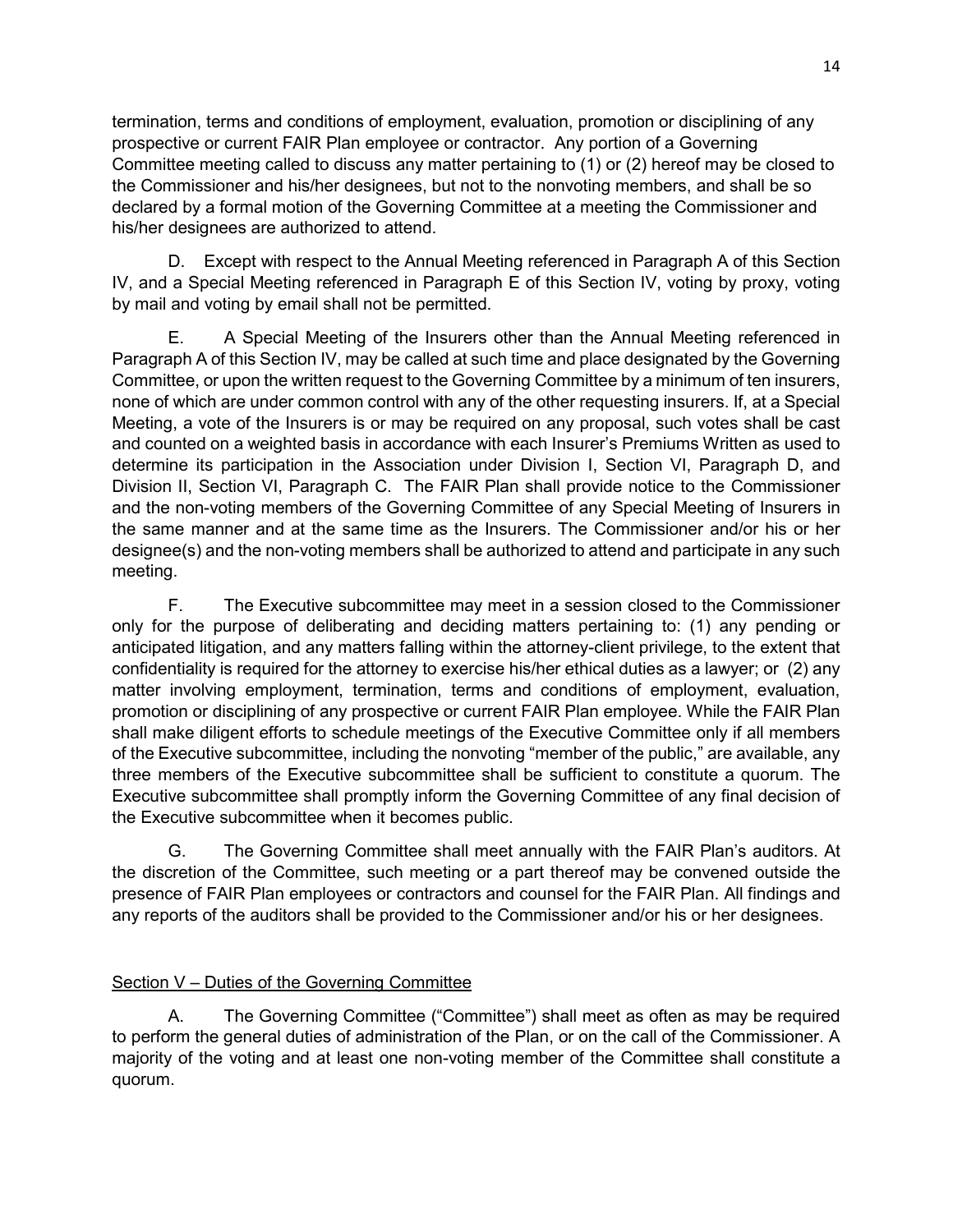B. The Committee shall be empowered to appoint a Manager and such other personnel as may be necessary, who shall serve at the pleasure of the Committee; and to budget expenses, levy assessments, disburse funds, and perform all other duties provided herein or necessary or incidental to the proper administration of the Plan. The adoption of or substantive changes in pension plans or employee benefit programs, shall be subject to approval of Insurers.

C. The Committee shall be further empowered to modify or amend any provision of this Plan as required by legislation, or by rule, regulation or administrative determination by the Commissioner, in accordance with Section XII of this Plan.

D. Annually, the Manager shall prepare an operating budget which shall be subject to approval of the Committee. Such budget shall be furnished to the Insurers after approval. Any contemplated expenditures in excess of or not included in the annual budget, shall require prior approval by the Committee.

E. The Committee shall furnish to all Insurers, and to the Commissioner, a written report on operations annually in such form and detail as the Committee may determine.

F. The Committee shall require periodic reports from the Inspection Bureau, and shall furnish copies of such reports to the Commissioner.

G. The Committee shall make every effort to obtain the full cooperation of all California producers licensed to write property lines, in connection with the operations of the Placement Facility and of the Plan.

# Section VI – Indemnification

A. Except as provided in the Non-Disclosure Agreement to be signed by each member of the Governing Committee, the Association shall indemnify (a) every director, Governing Committee member, member of any other committee or any subcommittee, officer, and employee of the Association, and his heirs, executors, and administrators, and (b) every insurer member of the Association, both as a member or by reason of such insurer having one or more of its representatives or employees serving in any of the capacities or positions specified in clause (a) hereinabove; against all judgments, fines, amounts paid in settlement, reasonable costs and expenses including attorney fees, and any other liabilities that may be incurred as a result of any claim, action, suit, or proceedings, whether civil, criminal, administrative or other, prosecuted or threatened to be prosecuted for or on account of any act performed or omitted or obligation entered into, if done or omitted in good faith and without intent to defraud, and in connection with the administration, management, or conduct of the Association or its affairs.

B. Such indemnification shall be provided whether or not such person or insurer holds office in the Association at the time such claim, action, suit or proceeding is begun, prosecuted, or threatened, and whether or not the liability indemnified against was incurred or the act or omission occurred prior to the adoption of this Section.

The adjudication or termination or any such claim, action, suit, or proceeding by judgment, settlement, conviction, or plea of nolo contendere or its equivalent, shall not be deemed to create a presumption that such person or insurer did not act in good faith or acted with intent to defraud.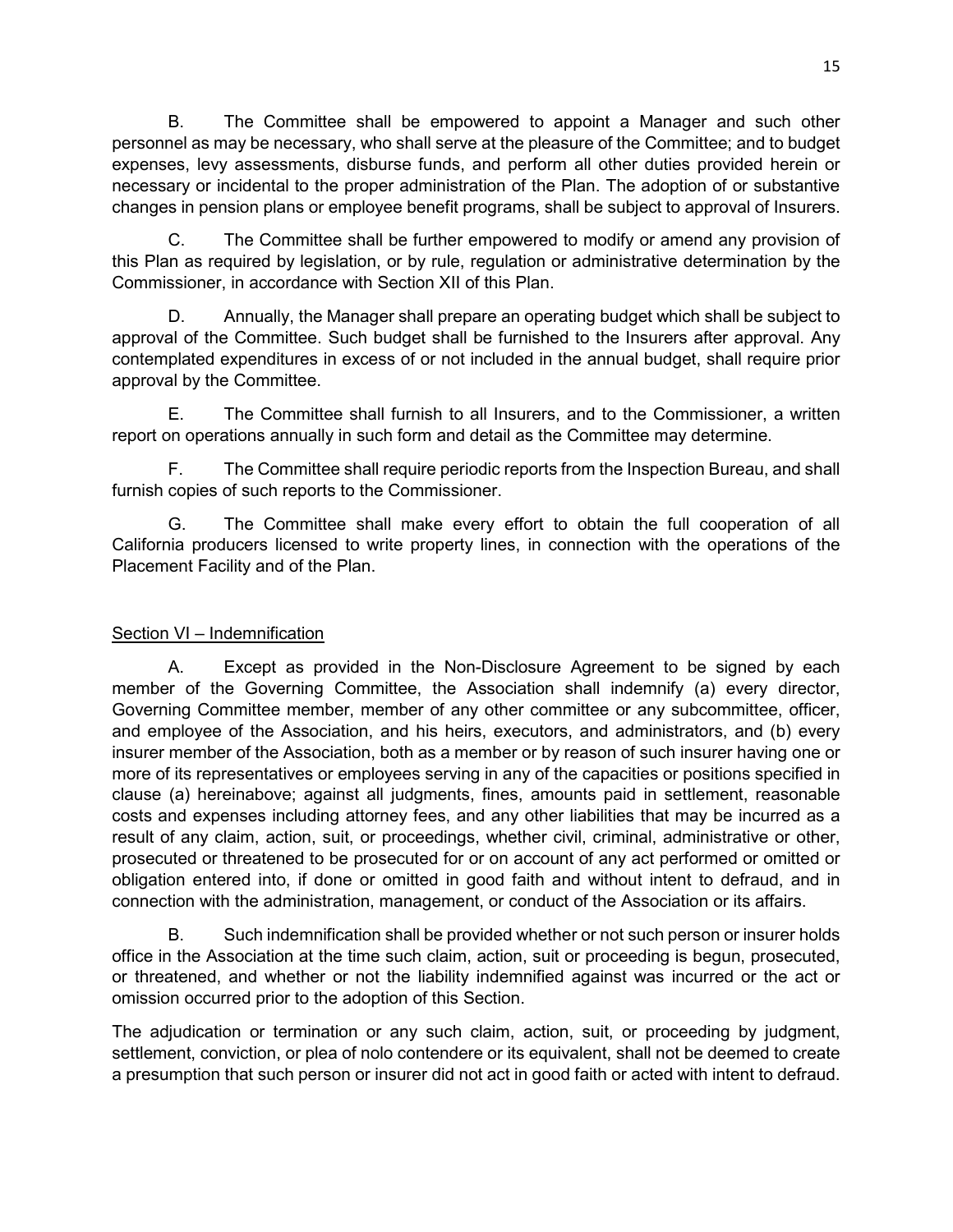If any such claim, action, suit or proceeding is compromised or settled, this must be done with the approval of the Governing Committee of the Association.

C. Any such person or insurer shall be conclusively entitled to rely upon an opinion of legal counsel for the Association; and if the act or omission involved was reasonably done in reliance upon such an opinion, such person or insurer shall be entitled to the indemnification provided for by this Section. Such person or insurer shall also be entitled to indemnification provided for by this section hereunder. Such person or insurer shall also be entitled to indemnification hereunder if his, her or its defense to the claim, action, suit or proceedings has been wholly successful, whether on the merits or otherwise.

D. The right of indemnification hereunder shall not be exclusive of other rights such person or insurer may have.

E. In each instance in which a question of indemnification hereunder arises, determination in the first instance of the right to indemnification hereunder, and of the time and manner of payment thereof, shall be made by the Governing Committee. In the event that a majority of the members of the Governing Committee are seeking indemnification hereunder as a result of the same occurrence, such determination in the first instance shall be made by vote of the membership of the Association taken on a weighted basis as provided in Division I, Section VI, Paragraph D, and Division II, Section VI, Paragraph C hereof.

Nothing contained in this Paragraph E is intended to make an adverse determination finally binding upon the person or insurer seeking indemnity under this Section, or to preclude any such person or insurer from appealing an adverse determination against him, her or it, or from instituting legal proceedings to enforce a right of indemnification under this Section.

F. The indemnification provided for in this Section shall be deemed to be an expense of the Association to which all of the members of the Association shall contribute in the proportion that each member participates according to law in the writings, expenses, profits and losses of the Association.

## Section VII – Public Education

All Insurers agree to undertake a continuing public education program, in cooperation with producers and others, to assure that the Plan receives adequate public attention.

# Section VIII – Termination of the Plan

Any obligations incurred by the Association shall not be impaired by the termination of the Plan and such Association shall be continued for the purpose of performing such obligations.

## Section IX – Insolvency

Any member that, due to insolvency, is no longer licensed and authorized to write in California, or that, due to insolvency, is no longer engaged in writing in California, upon a direct basis, basic property insurance or any component thereof in homeowners or other multiperil policies, shall cease to be a member of the California FAIR Plan Association, as of the date that the member's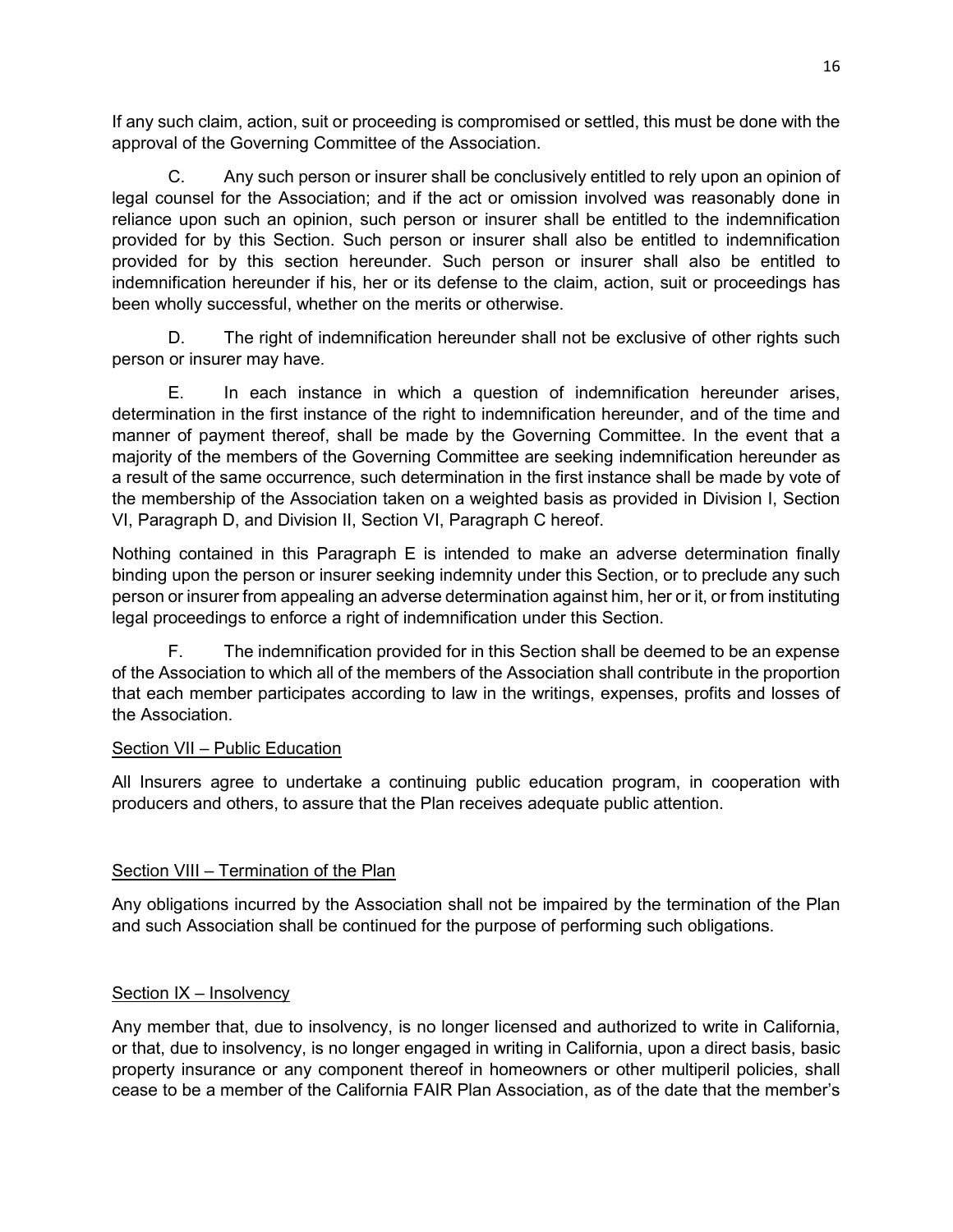license is revoked or suspended, the date upon which the member became no longer so authorized, or the date upon which the member ceased writing such insurance, whichever date occurs first.

Such member's proportionate share of expenses and/or losses shall be paid by the remaining members, each of which shall contribute such payment in the same proportion as specified in Division I, Section VI, Paragraphs D and E, and in Division II, Section VI, Paragraphs C and D of this Plan, calculated without reference to Premiums Written by such member. In calculating said payment for each remaining member, such member's Premiums Written from its voluntary writings as set forth in Division I, Section VI, Paragraphs D and E, and Division II, Section VI, Paragraphs C and D, shall be excluded.

If the Association elects to make a distribution of funds to its members, no amount that would otherwise be distributed under the Plan of Operations shall be distributed to such member subject to an order of liquidation entered with the county clerk, or to its liquidator, receiver, conservator or statutory successor.

#### Section X – Citation to the Commissioner

Failure of any member to comply with this Plan of Operation or with any rules prescribed there under by the Governing Committee or to pay any assessment levied within 30 days after notice thereof shall be grounds for Citation of such member to the Commissioner.

#### Section XI – Distributions of Profits, and Assessments to Operate the Facility

Pursuant to Insurance Code section 10095, subdivision (c), the Insurers shall participate in the writing, expenses, Profits, and losses of the FAIR Plan in the same proportion that its premiums written during the second preceding calendar year bear to the aggregate premiums written by all Insurers in the program, excluding that portion of the premiums written attributable to the operation of the FAIR Plan.

No distributions of Profits, as defined in Division I, Section III, Paragraph J and Division II, Section III, Paragraph J shall be made to the Insurers without the Commissioner's prior written approval.

Pursuant to Insurance Code section 10094, the Insurers shall not be subject to any assessment without the Commissioner's prior written approval.

## Section XII – Amendments to this Plan

Any Insurer may propose an amendment to the Plan and present that proposed amendment to the Governing Committee for consideration. The proposal shall be considered at the next meeting of the Governing Committee. If the proposed amendment to the Plan is approved by a majority of the members of the Governing Committee present and voting at the Governing Committee meeting at which the proposed amendment to the Plan is considered, notice of the proposed amendment to the Plan shall be mailed to the Insurers not less than twenty days prior to the final date fixed by the Governing Committee for Insurers to vote thereon. Any vote of the Insurers on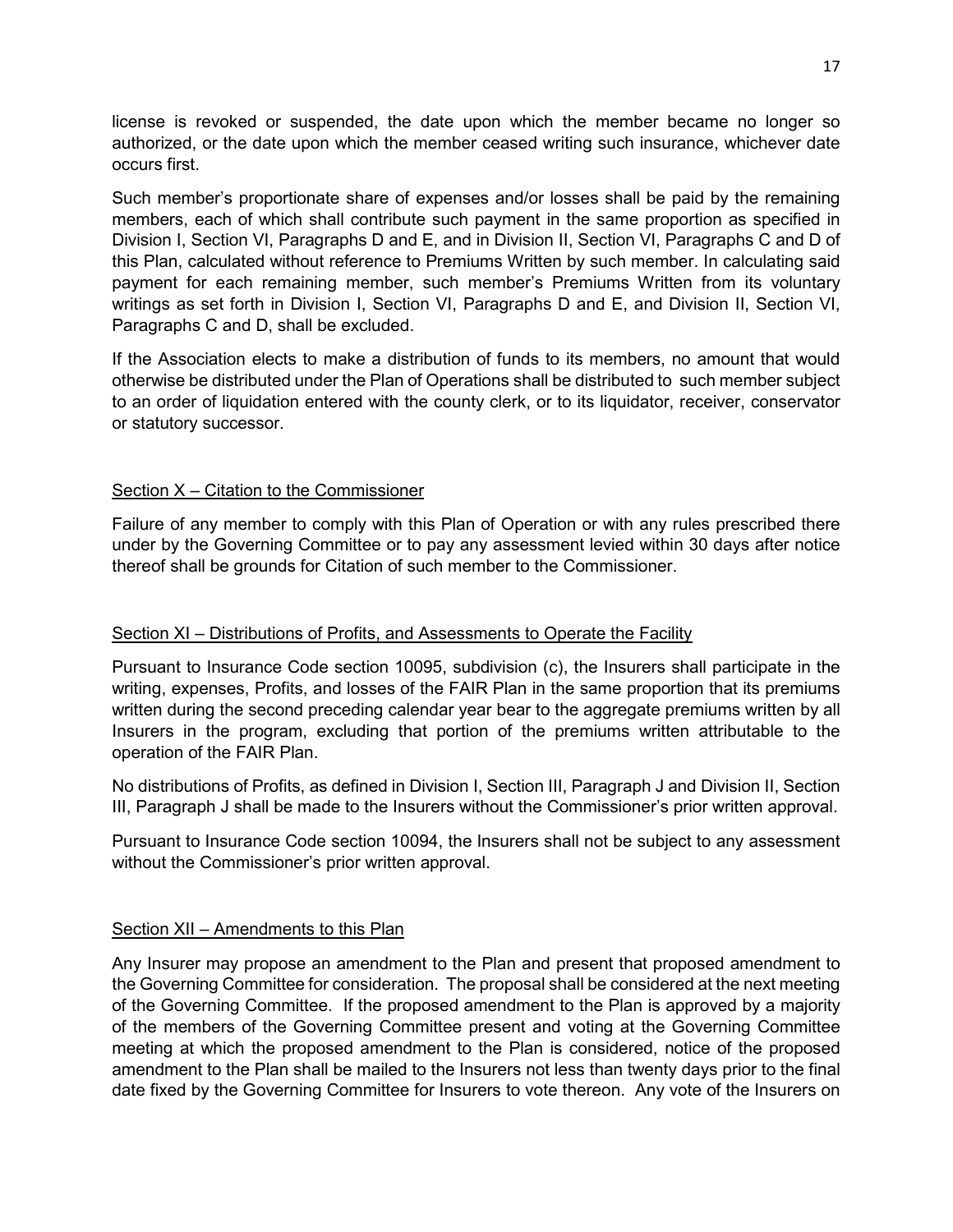a proposed amendment to this Plan or any other Insurer proposal may be taken by mail and such votes shall be cast and counted on a weighted basis in accordance with each Insurer's Premiums Written as used to determine its participation in the Association under Division I, Section VI, Paragraph D, and Division II, Section VI, Paragraph C. Any amendment to this Plan shall be approved by at least two-thirds of the votes cast by Insurers on such weighted basis before it is submitted to the Commissioner for review and approval.

No amendment to this Plan of Operation shall be effective without the prior written approval of the Commissioner.

Pursuant to Insurance Code section 10095, subdivision (f), the Commissioner may revoke his or her approval of this Plan of Operation if he or she feels it is necessary to carry out the purposes of Chapter 9 of the Insurance Code.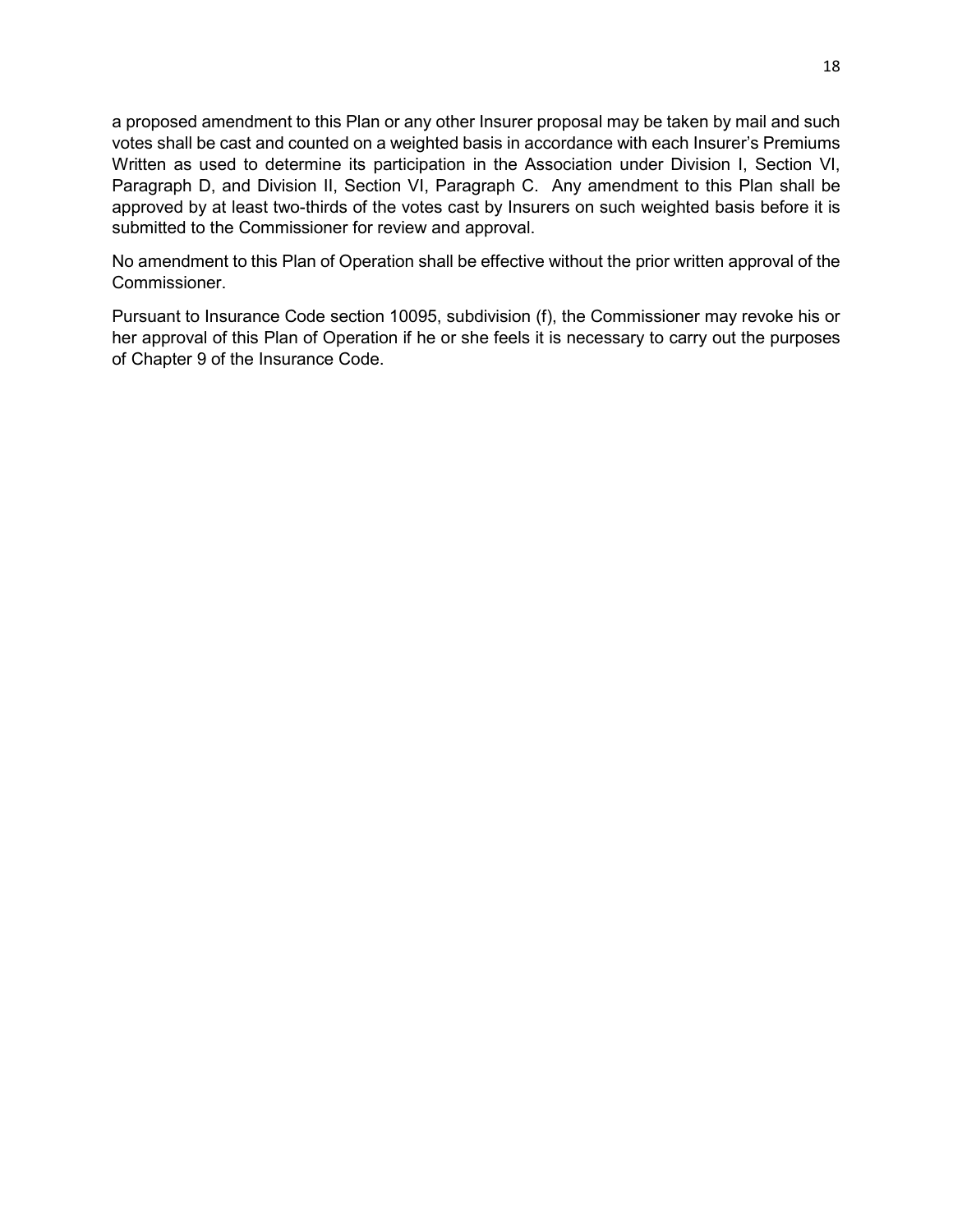| 1                   | <b>PROOF OF SERVICE</b><br>In the Matter of THE CALIFORNIA FAIR PLAN ASSOCIATION                                                                                                                                                                                                                                                                                                               |  |  |  |  |
|---------------------|------------------------------------------------------------------------------------------------------------------------------------------------------------------------------------------------------------------------------------------------------------------------------------------------------------------------------------------------------------------------------------------------|--|--|--|--|
| $\overline{2}$      | <b>CDI File No. OV-2018-00101</b>                                                                                                                                                                                                                                                                                                                                                              |  |  |  |  |
| 3<br>$\overline{4}$ | I am over the age of eighteen years and am not a party to the within action. I am an<br>employee of the Department of Insurance, State of California, employed at 1901 Harrison Street,                                                                                                                                                                                                        |  |  |  |  |
| 5                   | 4 <sup>th</sup> Floor, Oakland, California 94612. On November 19, 2021, I served the following<br>$document(s)$ :                                                                                                                                                                                                                                                                              |  |  |  |  |
| 6                   | <b>INSURANCE COMMISSIONER RICARDO LARA's</b>                                                                                                                                                                                                                                                                                                                                                   |  |  |  |  |
| 7                   | <b>CALIFORNIA FAIR PLAN ORDER NO. 2021-4</b>                                                                                                                                                                                                                                                                                                                                                   |  |  |  |  |
| 8<br>9              | on all persons named on the attached Service List, by the method of service indicated, as follows:                                                                                                                                                                                                                                                                                             |  |  |  |  |
| 10                  | If U.S. MAIL is indicated, by placing on this date, true copies in sealed envelopes, addressed to<br>each person indicated, in this office's facility for collection of outgoing items to be sent by mail,                                                                                                                                                                                     |  |  |  |  |
| 11                  | pursuant to Code of Civil Procedure Section 1013. I am familiar with this office's practice of<br>collecting and processing documents placed for mailing by U.S. Mail. Under that practice,                                                                                                                                                                                                    |  |  |  |  |
| 12                  | outgoing items are deposited, in the ordinary course of business, with the U.S. Postal Service on<br>that same day, with postage fully prepaid, in the city and county of San Francisco, California.                                                                                                                                                                                           |  |  |  |  |
| 13                  | If OVERNIGHT SERVICE is indicated, by placing on this date, true copies in sealed<br>envelopes, addressed to each person indicated, in this office's facility for collection of outgoing<br>items for overnight delivery, pursuant to Code of Civil Procedure Section 1013. I am familiar<br>with this office's practice of collecting and processing documents placed for overnight delivery. |  |  |  |  |
| 14                  |                                                                                                                                                                                                                                                                                                                                                                                                |  |  |  |  |
| 15<br>16            | Under that practice, outgoing items are deposited, in the ordinary course of business, with an<br>authorized courier or a facility regularly maintained by one of the following overnight services in<br>the city and county of San Francisco, California: Express Mail, UPS, Federal Express, or Golden                                                                                       |  |  |  |  |
| 17                  | State overnight service, with an active account number shown for payment.<br>If <b>EMAIL</b> is indicated, by electronic mail transmission this date to the email address(es) stated.                                                                                                                                                                                                          |  |  |  |  |
| 18<br>19            | If FAX SERVICE is indicated, by facsimile transmission this date to fax number stated for the<br>person(s) so marked.                                                                                                                                                                                                                                                                          |  |  |  |  |
| 20                  | If PERSONAL SERVICE is indicated, by hand delivery this date.                                                                                                                                                                                                                                                                                                                                  |  |  |  |  |
| 21                  | If <b>INTRA-AGENCY MAIL</b> is indicated, by placing this date in a place designated for collection<br>for delivery by Department of Insurance intra-agency mail.                                                                                                                                                                                                                              |  |  |  |  |
| 22<br>23            | Executed this date at Oakland, California. I declare under penalty of perjury under the laws of the<br>State of California that the above is true and correct.                                                                                                                                                                                                                                 |  |  |  |  |
| 24                  |                                                                                                                                                                                                                                                                                                                                                                                                |  |  |  |  |
| 25                  |                                                                                                                                                                                                                                                                                                                                                                                                |  |  |  |  |
| 26                  | $\frac{ s }{\text{Cecilia Padua}}$                                                                                                                                                                                                                                                                                                                                                             |  |  |  |  |
| 27                  |                                                                                                                                                                                                                                                                                                                                                                                                |  |  |  |  |
| 28                  |                                                                                                                                                                                                                                                                                                                                                                                                |  |  |  |  |